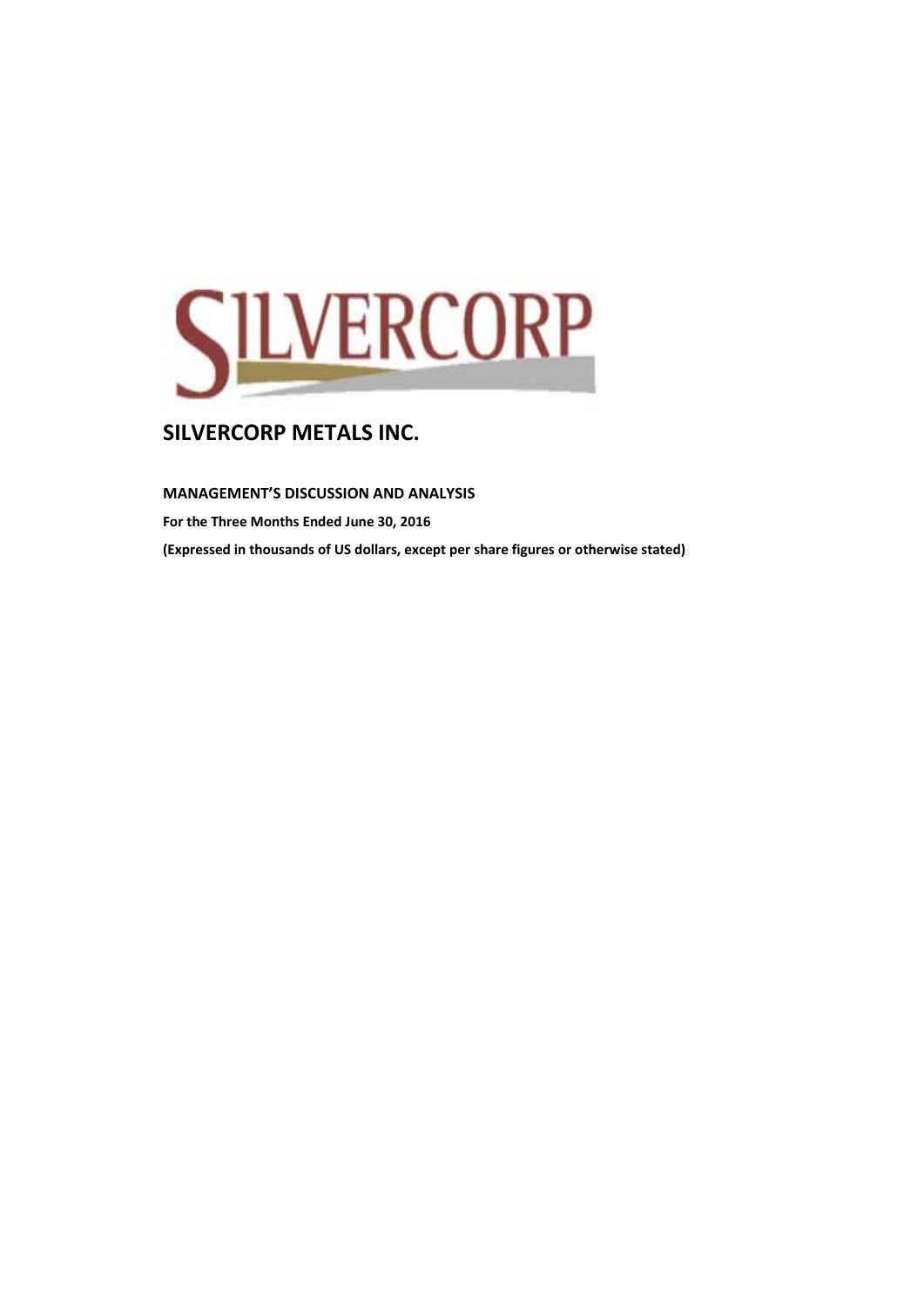### **Table of Contents**

| 1.  |  |
|-----|--|
| 2.  |  |
| З.  |  |
| 4.  |  |
| 5.  |  |
| 6.  |  |
| 7.  |  |
| 8.  |  |
| 9.  |  |
| 10. |  |
|     |  |
|     |  |
|     |  |
|     |  |
|     |  |
| 16. |  |
|     |  |
|     |  |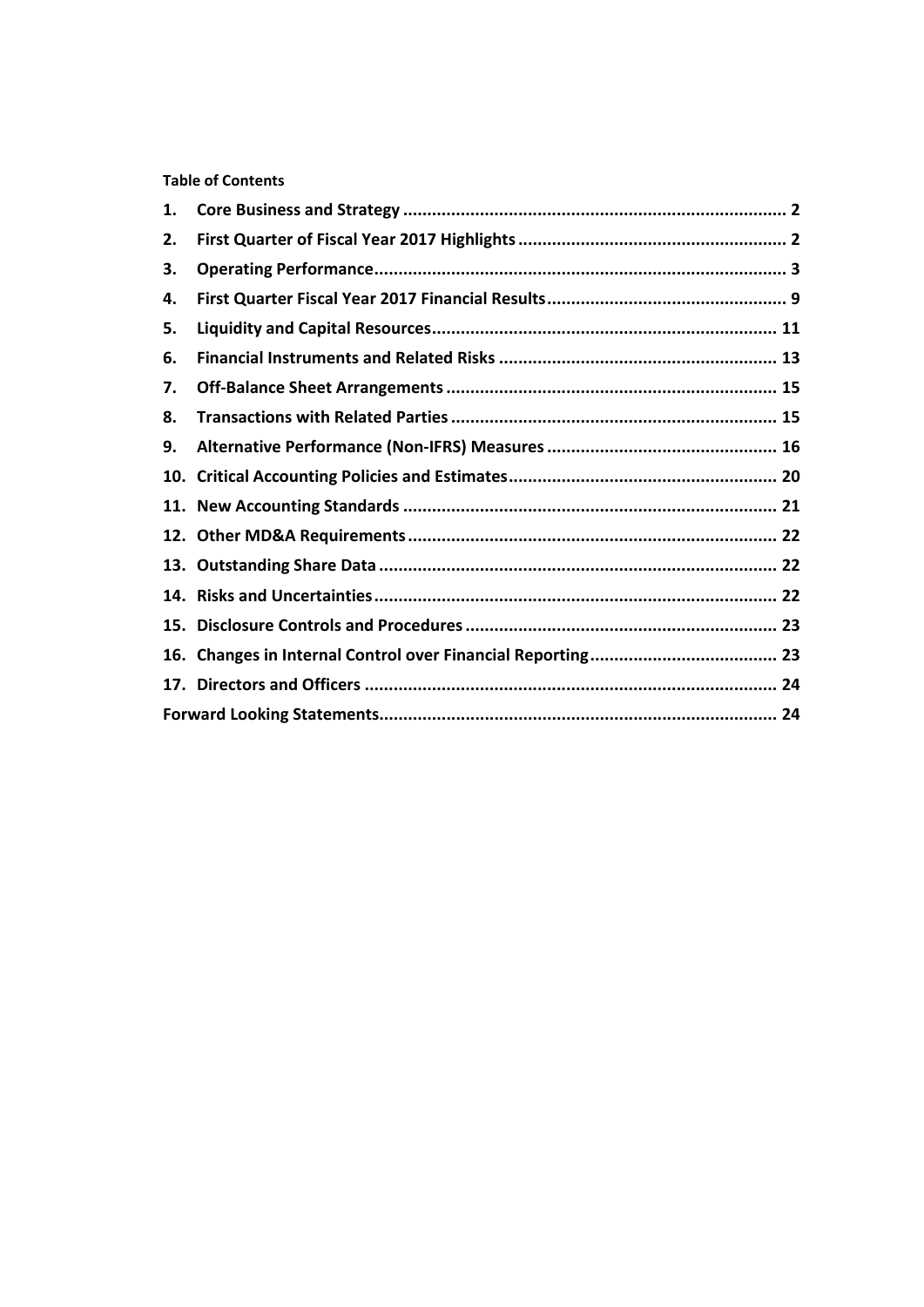### **Management's Discussion and Analysis For the Three Months Ended June 30, 2016 (Expressed in thousands of U.S. dollars, unless otherwise stated)**

*Management's Discussion and Analysis ("MD&A") is intended to help the reader understand the significant factors* that have affected Silvercorp Metals Inc. and its subsidiaries' ("Silvercorp" or the "Company") performance and such factors that may affect its future performance. This MD&A should be read in conjunction with the Company's *unaudited condensed consolidated financial statements for the three months ended June 30, 2016 and the related* notes contained therein. In addition, the following should be read in conjunction with the audited consolidated *financial statements of the Company for the year ended March 31, 2016, the related MD&A, the Annual* Information Form (available on SEDAR at www.sedar.com), and the annual report on Form 40-F. The Company *reports its financial position, results of operations and cash flow in accordance with International Financial Reporting Standards as issued by the International Accounting Standards Board ("IFRS"). Silvercorp's significant* accounting policies are set out in Note 2 of the unaudited condensed consolidated financial statements for the three months ended June 30, 2016, as well as Note 2 to the audited consolidated financial statements for the year ended March 31, 2016. This MD&A refers to various non-IFRS measures, such as total and cash cost per ounce of silver, net of by-product credits, all-in & all-in sustaining cost per ounce of silver, net of by-product credits, cash flow from operations per share, and production costs per tonne. Non-IFRS measures do not have standardized meanings under IFRS. Accordingly, non-IFRS measures should not be considered in isolation or as a substitute for measures of performance prepared in accordance with IFRS. To facilitate a better understandina of these measures as calculated *by the Company, we have provided detailed descriptions and reconciliations, in section 9 of this MD&A.* 

This MD&A is prepared as of August 10, 2016 and expressed in thousands of U.S. dollars, except share, *per share, unit cost, and production data, unless otherwise stated.*

#### **1. Core Business and Strategy**

Silvercorp Metals Inc. is engaged in the acquisition, exploration, development and mining of high‐grade silver-related mineral properties in China. Silvercorp is the largest primary silver producer in China through the operation of several silver‐lead‐zinc mines at the Ying Mining District in Henan Province, China and its GC silver-lead-zinc project in Guangdong Province, China. The Company's shares are traded on the Toronto Stock Exchange.

#### **2. First Quarter of Fiscal Year 2017 Highlights**

- Net income attributable to equity shareholders of \$4.7 million, or \$0.03 per share compared with net earnings attributable to equity shareholders of \$2.3 million or \$0.01 per share in the prior year period;
- Silver, lead and zinc sales up 20%, 12%, and 15%, respectively, from the prior year period, to 1.6 million ounces silver, 16.7 million pounds lead, and 5.2 million pounds zinc;
- Sales of \$35.3 million, up 9% from the prior year period despite a 3%, 13%, and 17% decline in the average selling price of silver, lead and zinc from prior year period ;
- A 23%, 21%, and 22% increase in the head grades of silver, lead, and zinc;
- Gross margin improved to 45% from 36% in the prior year period;
- Cash flows from operations of \$20.2 million, up 52% from the prior year period;
- Cash production cost per tonne<sup>1</sup> of \$61.65 compared with \$71.01 in the prior year period:
- Cash cost per ounce of silver<sup>1</sup>, net of by-product credits, of \$0.08, compared to \$1.39 in the prior year period;
- All-in sustaining cost per ounce of silver<sup>1</sup>, net of by-product credits, of \$7.06, compared to \$10.94 in the prior year quarter; and
- Ended the period with \$73.4 million in cash and short term investments.

Non-IFRS measure, see section 9 for reconciliation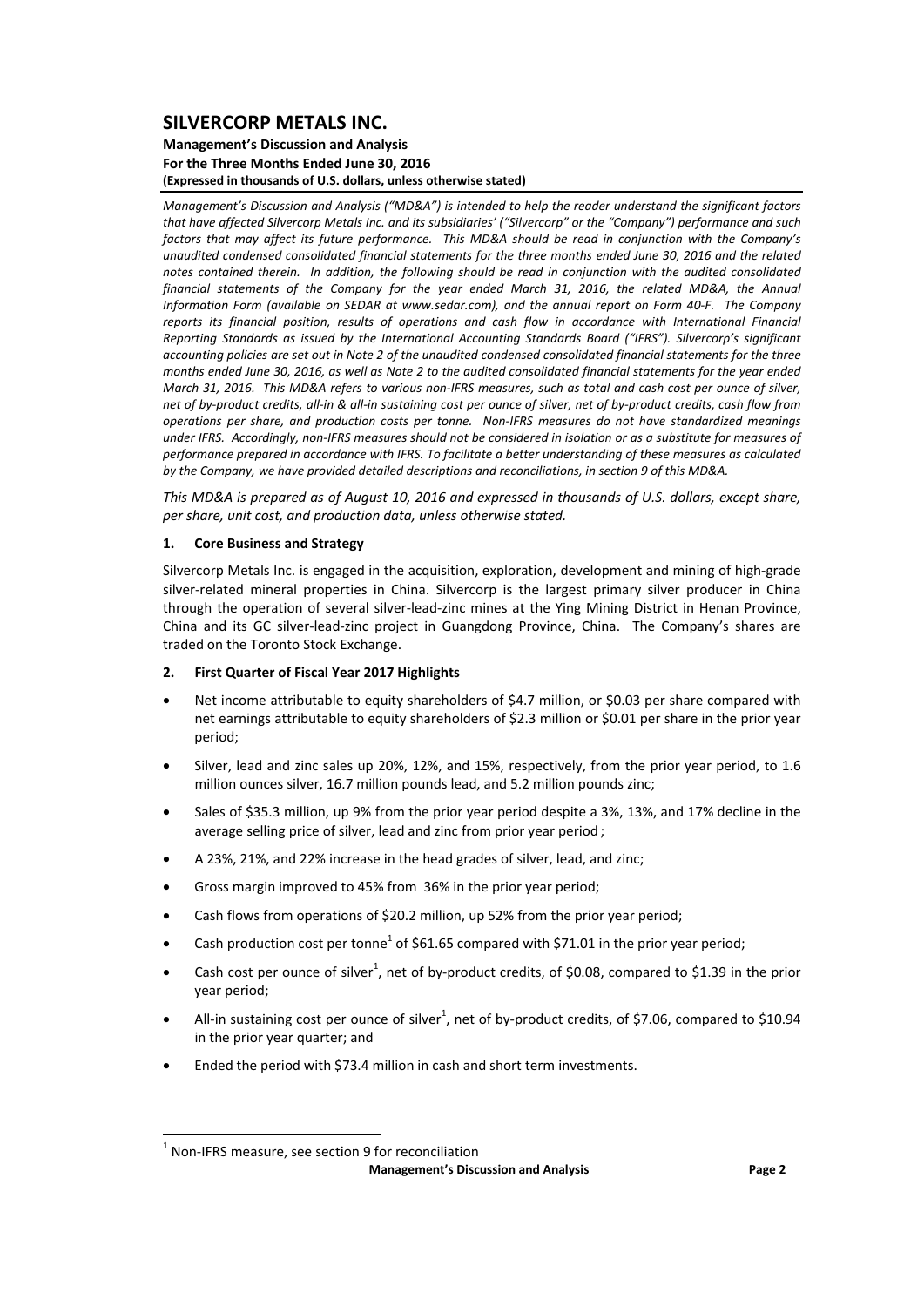#### **Management's Discussion and Analysis For the Three Months Ended June 30, 2016 (Expressed in thousands of U.S. dollars, unless otherwise stated)**

#### **3. Operating Performance**

The following table summarizes consolidated and each mining district's operational information for the three months ended June 30, 2016:

|                   |                                                                   |                       | Three months ended June 30, 2016 |                     |
|-------------------|-------------------------------------------------------------------|-----------------------|----------------------------------|---------------------|
|                   |                                                                   | <b>Ying Mining</b>    |                                  |                     |
|                   |                                                                   | District <sup>1</sup> | GC <sup>2</sup>                  | <b>Consolidated</b> |
|                   |                                                                   |                       |                                  |                     |
|                   | <b>Production Data</b>                                            |                       |                                  |                     |
|                   | <b>Mine Data</b>                                                  |                       |                                  |                     |
|                   | Ore Mined (tonne)                                                 | 173,508               | 64,349                           | 237,857             |
|                   | Ore Milled (tonne)                                                | 167,747               | 63,587                           | 231,334             |
|                   |                                                                   |                       |                                  |                     |
|                   | Mining cost per tonne of ore mined (\$)                           | 78.64                 | 41.91                            | 68.70               |
|                   | Cash mining cost per tonne of ore mined (\$)                      | 52.33                 | 33.50                            | 47.24               |
|                   | Non cash mining cost per tonne of ore mined (\$)                  | 26.30                 | 8.41                             | 21.46               |
|                   | Unit shipping costs(\$)                                           | 3.87                  |                                  | 2.82                |
|                   | Milling cost per tonne of ore milled (\$)                         | 12.25                 | 18.81                            | 14.05               |
|                   | Cash milling cost per tonne of ore milled (\$)                    | 10.07                 | 15.60                            | 11.59               |
|                   | Non cash milling cost per tonne of ore milled (\$)                | 2.18                  | 3.21                             | 2.46                |
|                   |                                                                   |                       |                                  |                     |
|                   | <b>Average Production Cost</b>                                    |                       |                                  |                     |
|                   | Silver (\$ per ounce)                                             | 6.66                  | 8.19                             | 7.04                |
|                   | Gold (\$ per ounce)                                               | 496                   |                                  | 536                 |
|                   | Lead (\$ per pound)                                               | 0.32                  | 0.50                             | 0.35                |
|                   | Zinc (\$ per pound)                                               | 0.30                  | 0.46                             | 0.31                |
|                   | Other (\$ per pound)                                              |                       | 0.01                             | 0.01                |
| $\ddot{}$         | Total production cost per ounce of Silver (\$)                    | 2.96                  | 4.60                             | 3.11                |
|                   | Total cash cost per ounce of Silver (\$)                          | 0.12                  | (0.28)                           | 0.08                |
| $\ddot{}$         | All-in sustaining cost per ounce of Silver (\$)                   | 5.80                  | 4.76                             | 7.06                |
| $\ddot{}$         | All-in cost per ounce of Silver (\$)                              | 7.34                  | 5.10                             | 8.48                |
|                   |                                                                   |                       |                                  |                     |
|                   | <b>Recovery Rates</b>                                             |                       |                                  |                     |
|                   | Silver (%)                                                        | 95.7                  | 76.8                             | 93.6                |
|                   | Lead $(%)$                                                        | 96.4                  | 86.9                             | 95.3                |
|                   | Zinc (%)                                                          | 48.4                  | 85.8                             | 67.5                |
|                   | <b>Head Grades</b>                                                |                       |                                  |                     |
|                   | Silver (gram/tonne)                                               | 308                   | 99                               | 251                 |
|                   | Lead (%)                                                          | 4.4                   | 1.5                              | 3.6                 |
|                   | Zinc (%)                                                          | 1.1                   | 2.9                              | 1.6                 |
|                   |                                                                   |                       |                                  |                     |
| <b>Sales Data</b> | <b>Metal Sales</b>                                                |                       |                                  |                     |
|                   | Silver (in thousands of ounces)                                   | 1,490                 | 149                              | 1,639               |
|                   | Gold (in thousands of ounces)                                     | 0.9                   |                                  | 0.9                 |
|                   | Lead (in thousands of pounds)                                     | 14,861                | 1,860                            | 16,721              |
|                   | Zinc (in thousands of pounds)                                     | 1,820                 | 3,407                            | 5,227               |
|                   |                                                                   |                       |                                  |                     |
|                   | <b>Metal Sales</b>                                                |                       |                                  |                     |
|                   | Silver (in thousands of \$)                                       | 19,366                | 1,471                            | 20,837              |
|                   | Gold (in thousands of \$)                                         | 872                   |                                  | 872                 |
|                   | Lead (in thousands of \$)                                         | 9,381                 | 1,112                            | 10,493              |
|                   | Zinc (in thousands of \$)                                         | 1,053                 | 1,906                            | 2,959               |
|                   | Other (in thousands of \$)                                        |                       | 110                              | 110                 |
|                   | Average Selling Price, Net of Value Added Tax and Smelter Charges | 30,672                | 4,599                            | 35,271              |
|                   | Silver (\$ per ounce)                                             | 13.00                 | 9.87                             | 12.71               |
|                   | Gold (\$ per ounce)                                               | 968.89                |                                  | 968.89              |
|                   | Lead (\$ per pound)                                               | 0.63                  | 0.60                             | 0.63                |
|                   | Zinc (\$ per pound)                                               | 0.58                  | 0.56                             | 0.57                |
|                   |                                                                   |                       |                                  |                     |

1 Ying Mining District includes mines: SGX, TLP, HPG, LM, BCG and HZG.

2 GC Silver recovery rate consists of 55.7% from lead concentrates and 21.1% from zinc concentrates.

2 GC Silversold in zinc concentrates is subjected to highersmelter and refining charges which lowers the netsilverselling price.

+ Non‐IFRS measures, see section 9 for reconciliation

+Figures may not add due to rounding

**Management's Discussion and Analysis Page 3**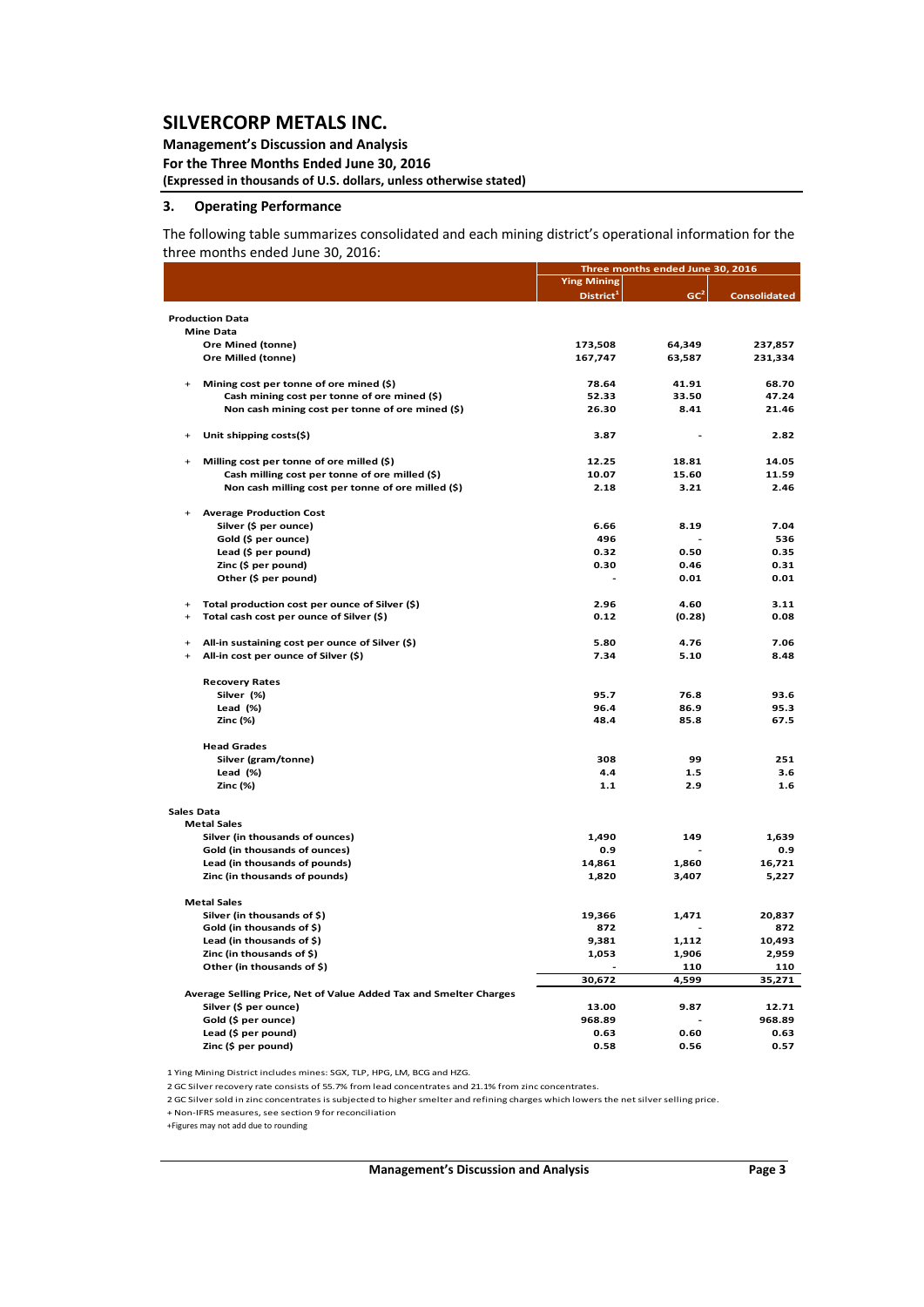### **Management's Discussion and Analysis**

### **For the Three Months Ended June 30, 2016**

**(Expressed in thousands of U.S. dollars, unless otherwise stated)**

The following table summarizes consolidated and each mining district's operational information for the three months ended June 30, 2015:

|                                                                   | Three months ended June 30, 2015            |                 |                     |  |  |
|-------------------------------------------------------------------|---------------------------------------------|-----------------|---------------------|--|--|
|                                                                   | <b>Ying Mining</b><br>District <sup>1</sup> | GC <sup>2</sup> | <b>Consolidated</b> |  |  |
| <b>Production Data</b>                                            |                                             |                 |                     |  |  |
| <b>Mine Data</b>                                                  |                                             |                 |                     |  |  |
| Ore Mined (tonne)                                                 | 167,107                                     | 66,727          | 233,834             |  |  |
| Ore Milled (tonne)                                                | 160,277                                     | 66,679          | 226,956             |  |  |
|                                                                   |                                             |                 |                     |  |  |
| Mining cost per tonne of ore mined (\$)                           | 75.00                                       | 56.83           | 69.81               |  |  |
| Cash mining cost per tonne of ore mined (\$)                      | 56.65                                       | 48.74           | 54.39               |  |  |
| Non cash mining cost per tonne of ore mined (\$)                  | 18.35                                       | 8.09            | 15.42               |  |  |
| Unit shipping costs(\$)                                           | 4.05                                        |                 | 2.89                |  |  |
| Milling cost per tonne of ore milled (\$)<br>$+$                  | 15.40                                       | 17.83           | 16.12               |  |  |
| Cash milling cost per tonne of ore milled (\$)                    | 12.98                                       | 15.52           | 13.73               |  |  |
| Non cash milling cost per tonne of ore milled (\$)                | 2.42                                        | 2.31            | 2.39                |  |  |
| <b>Average Production Cost</b>                                    |                                             |                 |                     |  |  |
| Silver (\$ per ounce)                                             | 7.83                                        | 9.86            | 8.42                |  |  |
| Gold $(5$ per ounce)                                              | 492                                         | 751             | 526                 |  |  |
| <b>Lead</b> (\$ per pound)                                        | 0.42                                        | 0.65            | 0.45                |  |  |
| <b>Zinc</b> (\$ per pound)                                        | 0.40                                        | 0.63            | 0.43                |  |  |
| Other $(\xi$ per pound)                                           |                                             | 0.01            | 0.01                |  |  |
| Total production cost per ounce of Silver (\$)                    | 4.22                                        | 7.97            | 4.71                |  |  |
| Total cash cost per ounce of Silver (\$)                          | 1.03                                        | 3.80            | 1.39                |  |  |
| All-in sustaining cost per ounce of Silver (\$)<br>$\ddot{}$      | 9.18                                        | 9.13            | 10.94               |  |  |
| All-in cost per ounce of Silver (\$)<br>$+$                       | 9.71                                        | 9.24            | 11.42               |  |  |
| <b>Recovery Rates</b>                                             |                                             |                 |                     |  |  |
| Silver (%)                                                        | 94.7                                        | 79.3            | 90.2                |  |  |
| Lead $(%)$                                                        | 94.9                                        | 89.7            | 93.4                |  |  |
| Zinc $(%)$                                                        | 53.5                                        | 85.1            | 62.8                |  |  |
| <b>Head Grades</b>                                                |                                             |                 |                     |  |  |
| Silver (gram/tonne)                                               | 250                                         | 93              | 204                 |  |  |
| Lead $(%)$                                                        | 3.6                                         | 1.7             | 3.0                 |  |  |
| Zinc $(%)$                                                        | 0.8                                         | 2.5             | 1.3                 |  |  |
| <b>Sales Data</b>                                                 |                                             |                 |                     |  |  |
| <b>Metal Sales</b>                                                |                                             |                 |                     |  |  |
| Silver (in thousands of ounces)                                   | 1,190                                       | 181             | 1,371               |  |  |
| Gold (in thousands of ounces)                                     | 0.9                                         |                 | 0.9                 |  |  |
| Lead (in thousands of pounds)                                     | 12,454                                      | 2,420           | 14,874              |  |  |
| Zinc (in thousands of pounds)                                     | 1,529                                       | 3,029           | 4,558               |  |  |
| <b>Metal Sales</b>                                                |                                             |                 |                     |  |  |
| <b>Silver</b> (in thousands of $\zeta$ )                          | 15,962                                      | 1,956           | 17,918              |  |  |
| Gold (in thousands of $\zeta$ )                                   | 724                                         | 10              | 734                 |  |  |
| Lead (in thousands of $\zeta$ )                                   | 8,652                                       | 1,729           | 10,381              |  |  |
| <b>Zinc</b> (in thousands of $\zeta$ )                            | 937                                         | 2,076           | 3,013               |  |  |
| Other (in thousands of \$)                                        |                                             | 174             | 174                 |  |  |
|                                                                   | 26,275                                      | 5,945           | 32,220              |  |  |
| Average Selling Price, Net of Value Added Tax and Smelter Charges |                                             |                 |                     |  |  |
| Silver (\$ per ounce)                                             | 13.42                                       | 10.80           | 13.07               |  |  |
| Gold (\$ per ounce)                                               | 843                                         | 822             | 843                 |  |  |
| Lead $(5$ per pound)                                              | 0.73                                        | 0.71            | 0.72                |  |  |
| Zinc $(5$ per pound)                                              | 0.68                                        | 0.69            | 0.68                |  |  |

<sup>1</sup> Ying Mining District includes mines: SGX, TLP, HPG,LM, BCG and HZG.

 $2$  GC Silver recovery rate consists of 57.7% from lead concentrates and 21.6% from zinc concentrates.

 $^2$  GC Silver sold in zinc concentrates is subjected higher smelter and refining charges, resulted in lower net silver selling price.

+Non‐IFRS measures, see section 9 for reconciliation.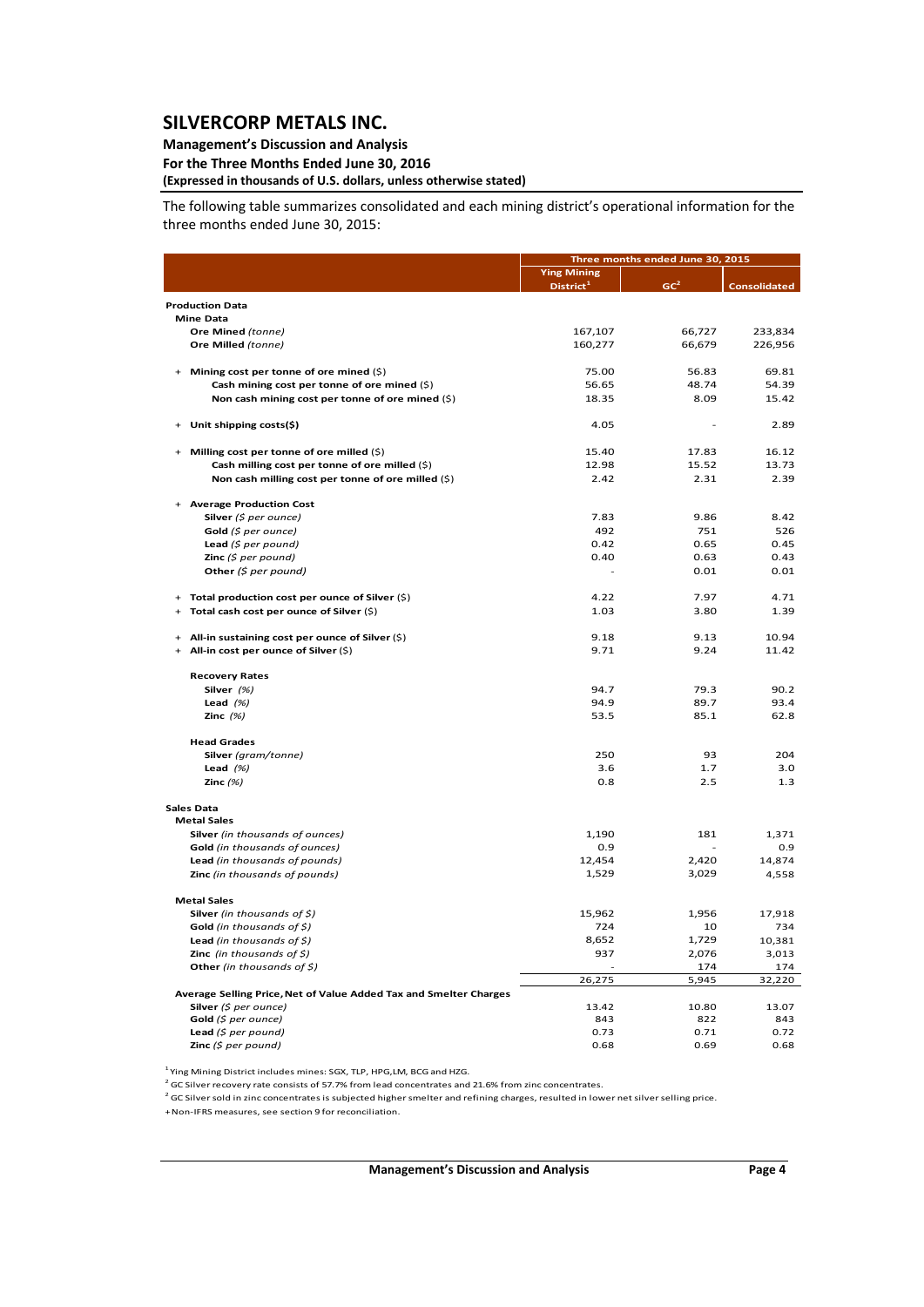#### **Management's Discussion and Analysis For the Three Months Ended June 30, 2016 (Expressed in thousands of U.S. dollars, unless otherwise stated)**

#### (a) Mine and Milling Production

For the three months ended June 30, 2016 ("Q1 Fiscal 2017"), on a consolidated basis, the Company mined 237,857 tonnes of ore, up 2% compared to 233,834 tonnes in the three months ended June 30, 2015 ("Q1 Fiscal 2016"). The increase in ore mined was mainly due to a 4% increase in the ore mined in the Ying Mining District as the production in the prior year quarter was affected by the termination of a mining contractor, offset by 4% decrease in the ore mined at the GC Mine. Correspondingly, ore milled increased by 2% to 231,334 tonnes of ore compared to 226,956 tonnes in Q1 Fiscal 2016.

#### (b) Metal Sales

In Q1 Fiscal 2017, the Company sold 1.6 million ounces of silver, 16.7 million pounds of lead, and 5.2 million pounds of zinc, compared to 1.4 million ounces of silver, 14.9 million pounds of lead, and 4.6 million pounds of zinc, respectively, in Q1 Fiscal 2016. The increase of metals sold was mainly due to, on a consolidated average basis, i) a 23%, 21%, and 22% increase in the head grades of silver, lead and zinc as mining dilution reduced; ii) a 4%, 2% and 8% increase in silver, lead, and zinc recovery rates; and iii) the increase of ore production output as discussed above.

The significant improvement in the head grades of silver, lead and zinc since the December quarter of 2015 can be attributed in part to an internal "Enterprise Blog" system in the management of Mine Production and Safety Information which the Company implemented from August 2015. The "Enterprise Blog" is an internet social media system that makes the distribution and flow of the work related knowledge and information easy and transparent for parties at different locations. In the system, for example, each of the mining stopes, development faces, or equipment is assigned a "blog" name. Daily results of onsite inspection for these stopes or faces by responsible engineers are required to be "published" on their "blogs". The results are listed in a structured data formatted in a "check list table", containing information and supporting photos as required by the Company. Related parties at different levels of the management team can access directly to the daily "blog" for each work place, for the first hand information. Meanwhile the "Enterprise Blog" system will also record if a management person has accessed the "blog" to read or comment on the daily results under his responsibility.

With the Enterprise Blog, information collection, distribution, retrieval, and monitoring has become transparent and immediate. The information and knowledge collected by the frontline technicians or engineers freely flows throughout layers of the management structure. The responsible management person has the pressure, incentive, and tools to make prompt and more accurate decisions that can be instantly delivered to responsible parties. The benefits of the system are that team member collaboration becomes easy, KPI assessments are fair and timely, and each person is accountable for his work.

#### (c) Mining and Milling Costs

In Q1 Fiscal 2017, the consolidated total mining cost and cash mining cost were \$68.70 and \$47.24 per tonne, a decrease of 2% and 13% as compared to \$69.81 and \$54.39 per tonne, respectively, in Q1 Fiscal 2016. The decrease in cash mining cost is mainly due to i) a 3% saving on labor costs; ii) a 7% decrease in mining preparation tunnelling and drilling costs; and iii) an increase in ore mined resulting in lower per tonne costs.

The consolidated total milling cost and cash milling cost in Q1 Fiscal 2017 were \$14.05 and \$11.59 per tonne, a decrease of 13% and 16%, respectively, compared to \$16.12 and \$13.73 per tonne, respectively, in Q1 Fiscal 2016. The decrease in cash milling costs is mainly due to i) a 4% saving on labor costs; ii) a 3% reduction on utility costs; and iii) a 23% decrease in raw material and maintenance costs.

Correspondingly, the consolidated cash production cost per tonne of ore processed in Q1 Fiscal 2017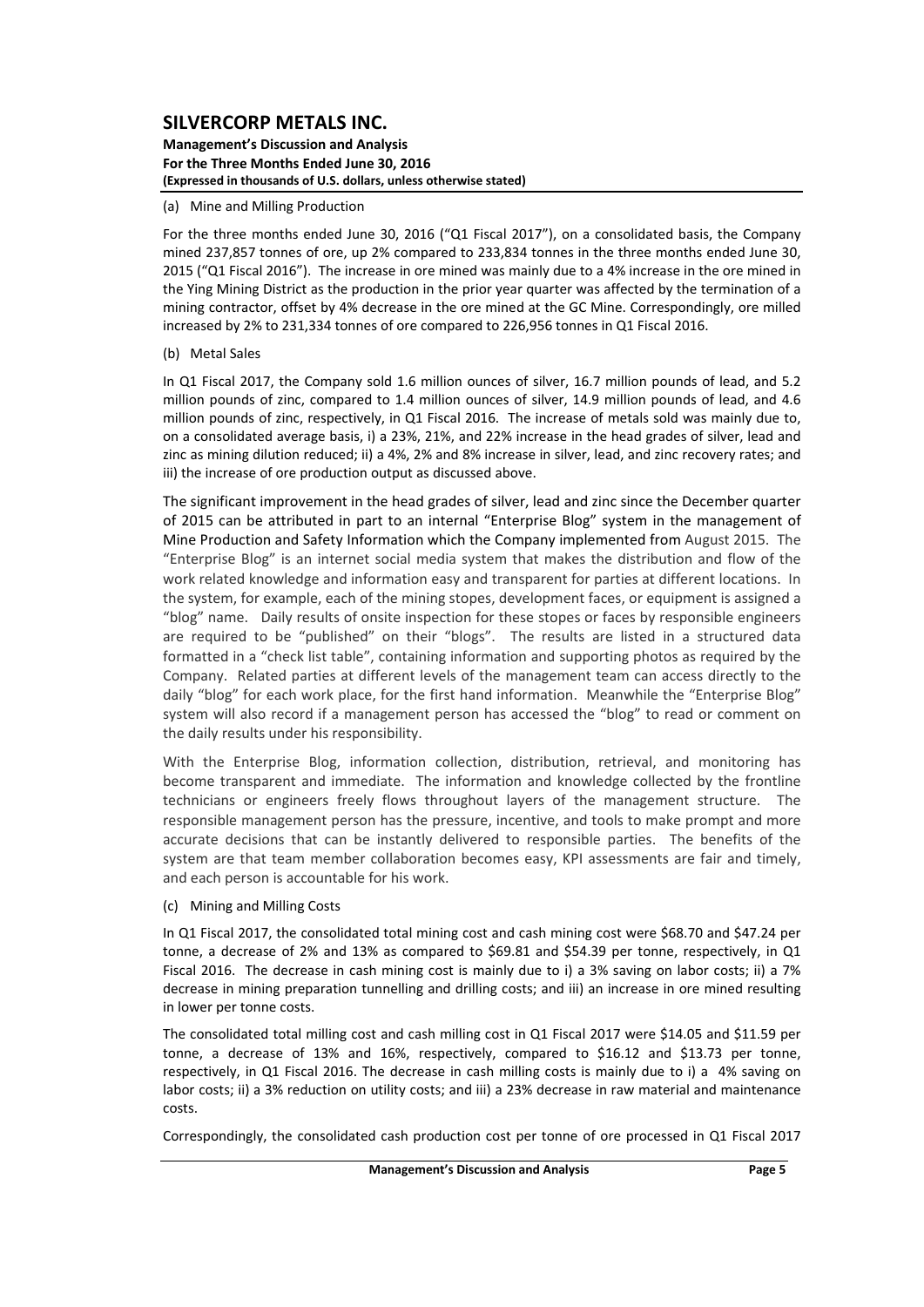#### **Management's Discussion and Analysis For the Three Months Ended June 30, 2016 (Expressed in thousands of U.S. dollars, unless otherwise stated)**

decreased by 13% to \$61.65 from \$71.01 in Q1 Fiscal 2016, while the consolidated per tonne total production costs decreased by 4% to \$85.58 from \$88.82 in Q1 Fiscal 2016.

(d) Total and Cash Cost per Ounce of Silver, Net of By‐Product Credits

In Q1 Fiscal 2017, the consolidated total production cost and cash cost per ounce of silver, net of byproduct credits, were \$3.11 and \$0.08 compared to \$4.71 and \$1.39, respectively, in Q1 Fiscal 2016. The overall decrease in cash cost per ounce of silver, net of by-product credits, is mainly due to lower per tonne cash production costs and more silver sold.

(e) All‐in Sustaining Cost per Ounce of Silver, Net of By‐Product Credits

In Q1 Fiscal 2017, the consolidated all-in sustaining cost per ounce of silver, net of by-product credits, is \$7.06 compared to \$10.94 in Q1 Fiscal 2016. The decrease is mainly due to i) a lower cash cost per ounce of silver, net of by‐product credit as discussed above; ii) a \$0.6 million decrease in corporate administrative expenditures; and iii) a \$1.4 million decrease in sustaining capital expenditures.

- (f) Operation Review
- *(i) Ying Mining District*

The Ying Mining District consists of several mines, including SGX, HPG, TLP, LM, and HZG mines, and is the Company's primary source of production.

The operational results at the Ying Mining District for the past five quarters are summarized in the table below:

| <b>Operational results - Ying Mining District</b> |         |         |         |                                                                                 |         |
|---------------------------------------------------|---------|---------|---------|---------------------------------------------------------------------------------|---------|
|                                                   | Q1 2017 | Q4 2016 | Q3 2016 | Q2 2016                                                                         | Q1 2016 |
|                                                   |         |         |         | June 30, 2016 March 31, 2016 December 31, 2015 September 30, 2015 June 30, 2015 |         |
| Ore Mined (tonne)                                 | 173,508 | 99,415  | 152,230 | 171,014                                                                         | 167,107 |
| Ore Milled (tonne)                                | 167,747 | 99,203  | 151,035 | 176,936                                                                         | 160,277 |
| <b>Head Grades</b>                                |         |         |         |                                                                                 |         |
| Silver (gram/tonne)                               | 308     | 310     | 287     | 246                                                                             | 250     |
| Lead $(%)$                                        | 4.4     | 4.0     | 4.1     | 3.8                                                                             | 3.6     |
| Zinc $(%)$                                        | 1.1     | 0.9     | 0.8     | 0.7                                                                             | 0.8     |
| Recoveries                                        |         |         |         |                                                                                 |         |
| Silver (%)                                        | 95.7    | 95.0    | 95.4    | 94.8                                                                            | 94.7    |
| Lead $(\%)$                                       | 96.4    | 96.3    | 96.6    | 95.0                                                                            | 94.9    |
| Zinc $(%)$                                        | 48.4    | 57.6    | 50.2    | 55.1                                                                            | 53.5    |
| <b>Metal Sales</b>                                |         |         |         |                                                                                 |         |
| Silver (in thousands of ounce)                    | 1,490   | 857     | 1,216   | 1,132                                                                           | 1,190   |
| Gold (in thousands of ounce)                      | 0.9     | 0.3     | 0.5     | 0.7                                                                             | 0.9     |
| Lead (in thousands of pound)                      | 14,861  | 7,379   | 12,107  | 11,529                                                                          | 12,454  |
| Zinc (in thousands of pound)                      | 1,820   | 999     | 1,168   | 1,459                                                                           | 1,529   |
| Cash mining cost (\$ per tonne)                   | 52.33   | 54.63   | 55.63   | 62.15                                                                           | 56.65   |
| Total mining cost (\$ per tonne)                  | 78.64   | 83.24   | 78.91   | 86.29                                                                           | 75.00   |
| Cash milling cost (\$ per tonne)                  | 10.07   | 13.70   | 11.67   | 11.55                                                                           | 12.98   |
| Total milling cost (\$ per tonne)                 | 12.25   | 17.38   | 14.15   | 13.70                                                                           | 15.40   |
| Cash production cost (\$ per tonne)               | 66.27   | 71.90   | 71.29   | 77.95                                                                           | 73.68   |
|                                                   |         |         |         |                                                                                 |         |
| Cash cost per ounce of silver (\$)                | 0.12    | 2.83    | 0.25    | 1.88                                                                            | 1.03    |
| All-in sustaining cost per ounce of silver (\$)   | 5.80    | 8.92    | 6.62    | 9.88                                                                            | 9.18    |

In Q1 Fiscal 2017, the total ore mined at the Ying Mining District was 173,508 tonnes, an increase of 4% compared to total ore production of 167,107 tonnes in Q1 Fiscal 2016. Silver, lead and zinc head grades improved by 23%, 23%, and 33%, respectively, to 308 grams per tonne ("g/t") for silver, 4.4% for lead, and 1.1% for zinc from 250 g/t for silver, 3.6% for lead, and 0.8% for zinc, respectively, in Q1 Fiscal 2016, benefiting from ongoing dilution and operation improvement.

In Q1 Fiscal 2017, the Ying Mining District sold 1.5 million ounces of silver, 900 ounces of gold, 14.9 million pounds of lead, and 1.8 million pounds of zinc, compared to 1.2 million ounces of silver, 900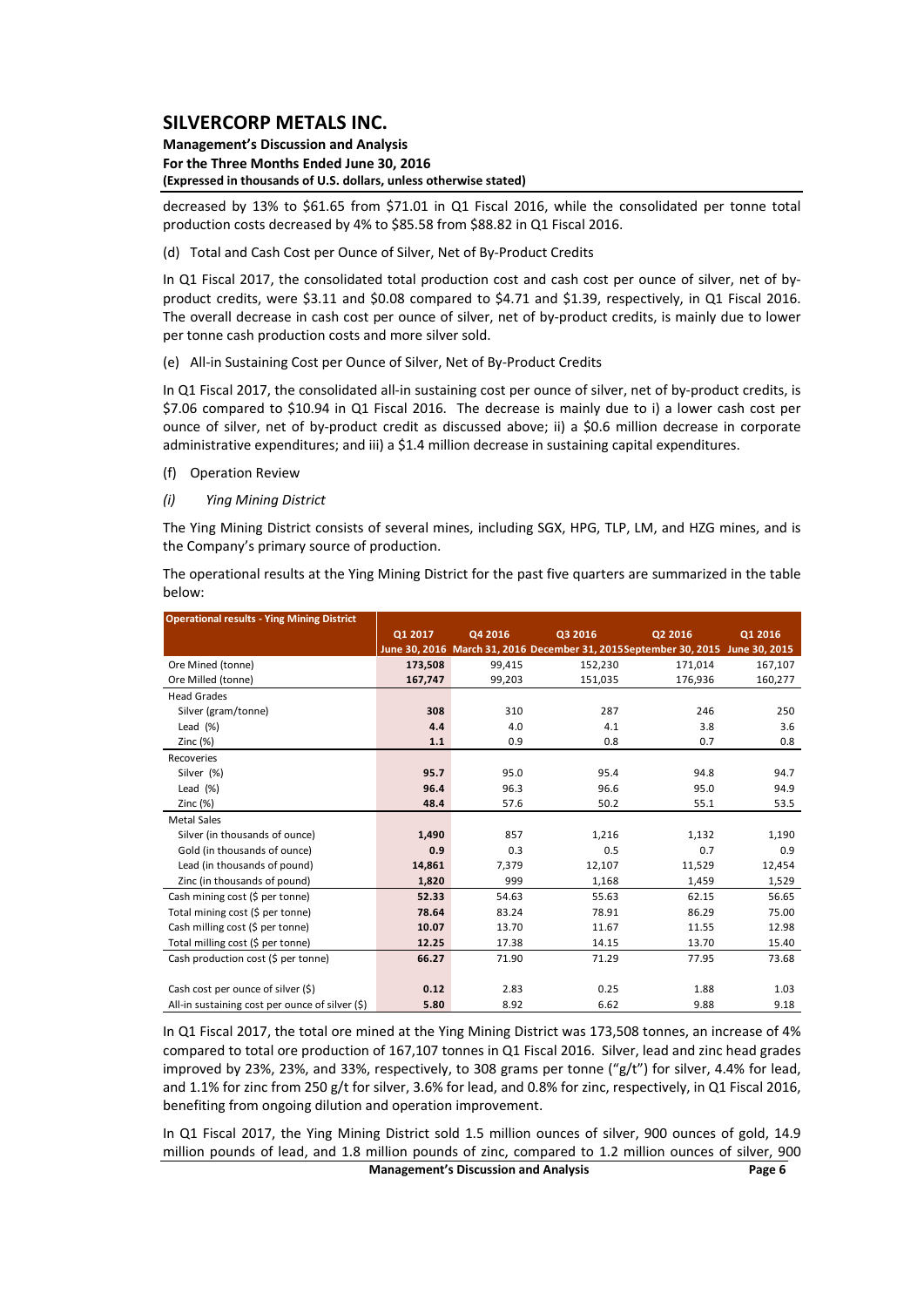#### **Management's Discussion and Analysis For the Three Months Ended June 30, 2016 (Expressed in thousands of U.S. dollars, unless otherwise stated)**

ounces of gold, 12.5 million pounds of lead, and 1.5 million pounds of zinc in Q1 Fiscal 2016. The increase in metals sold is mainly due to the improved head grades achieved and higher ore production in the quarter. As at June 30, 2016, Ying Mining District held 3,669 tonnes of silver-lead concentrate inventories, an increase of 464 tonnes, compared to the 3,205 tonnes of silver-lead concentrate inventories held as at March 31, 2016. The estimated metals contained in ending silver-lead concentrate were approximately 0.4 million ounces of silver and 3.8 million pounds of lead.

Total and cash mining costs per tonne were \$78.64 and \$52.33, respectively, compared to \$75.00 and \$56.65, respectively, in Q1 Fiscal 2016. The decrease in cash mining costs was mainly due to i) a 4% saving on labour costs; ii) a 7% decrease in mining preparation tunnelling and drilling expenditures; and iii) an increase in ore mined resulting lower per tonne costs.

In Q1 Fiscal 2017, total ore milled at the Ying Mining District was 167,747 tonnes, an increase of 5% compared to 160,277 tonnes in Q1 Fiscal 2016. Cash milling costs were \$10.07 compared to \$12.98 in Q1 Fiscal 2016, and the decrease was mainly due to i) a 6% saving on labor costs; ii) a 6% reduction on utility costs; and iii) a 37% decrease in raw material and maintenance costs.

Cash production cost per tonne of ore processed at the Ying Mining District was \$66.27, a decrease of 10% compared to \$73.68 in Q1 Fiscal 2016 as a result of the decrease in both per tonne cash mining and milling cost.

Cash cost per ounce of silver, net of by‐product credits, at the Ying Mining District, was \$0.12 compared to \$1.03 in Q1 Fiscal 2016. The decrease was mainly due to a 10% increase in by-production credits and a 25% increase in silver sold.

All in sustaining costs, net of by‐product credits, at the Ying Mining District in Q1 2017 was \$5.80 per ounce of silver compared to \$9.18 in Q1 Fiscal 2016, and the decrease was mainly due to lower cash production cost per ounce of silver, net of by‐product credits as discussed above and approximately a \$1.1 million decrease in sustaining capital expenditures.

In Q1 Fiscal 2017, approximately 16,498 meters ("m") of underground diamond drilling (Q1 Fiscal 2016 – 16,366 m) and 4,836 m of preparation tunnelling (Q1 Fiscal 2016 – 5,996 m) were completed and expensed as mining preparation costs at the Ying Mining District. In addition, approximately 16,685 m of horizontal tunnel, raise, and declines (Q1 Fiscal 2016 – 17,455 m) were completed and capitalized.

Total capitalized exploration and development expenditures in Q1 Fiscal 2017 for the Ying Mining District were \$4.9 million compared to \$6.1 million in Q1 Fiscal 2016. The Company also paid \$1.3 million to renew the mining permit for TLP and LM mine and incurred approximately \$0.5 million capital expenditures to construct a transportation tunnel and road in the current quarter. Total expenditures incurred to date to construct the transportation tunnel and road are approximately \$6.6 million and the tunnel and road have been substantially completed.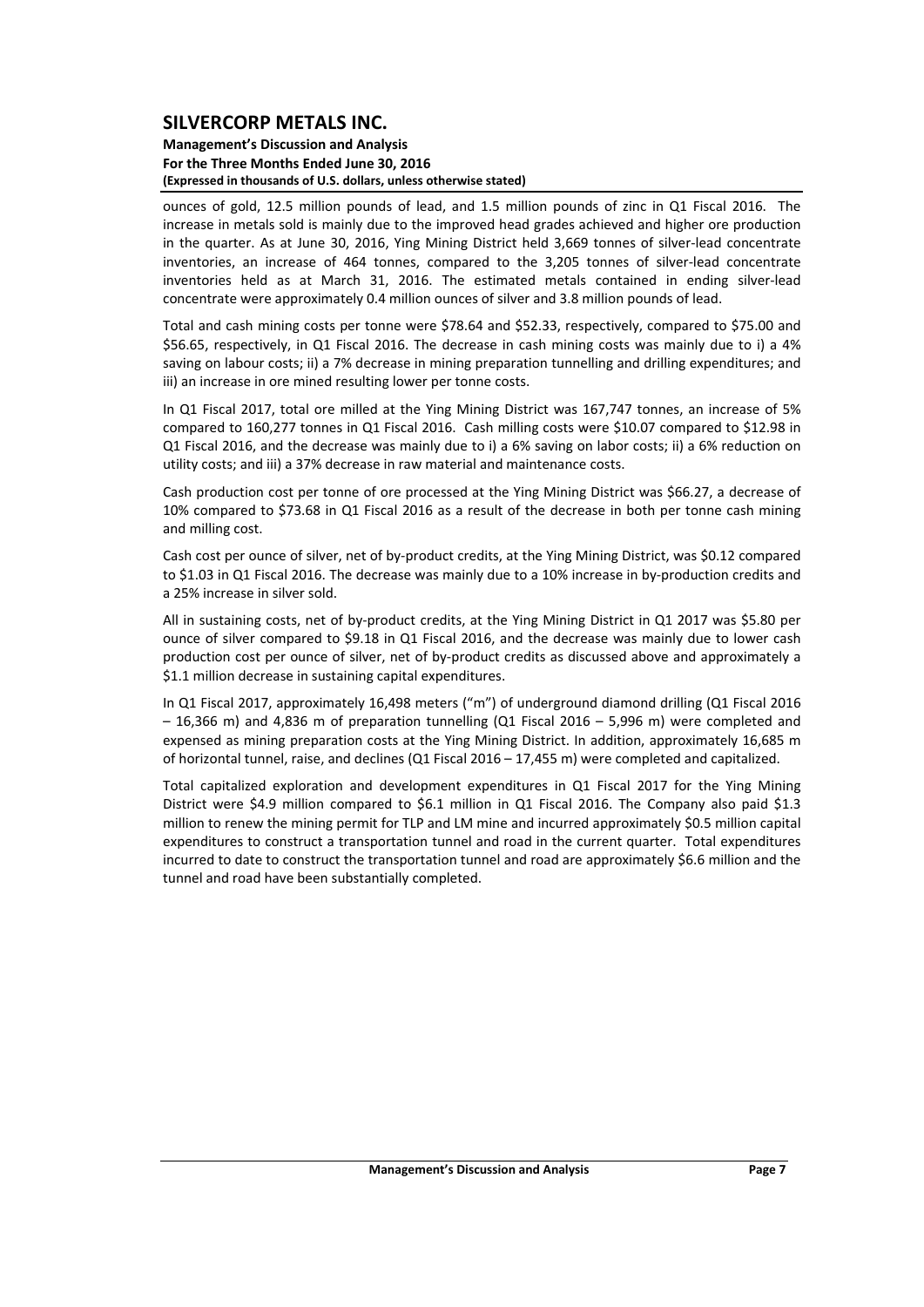#### **Management's Discussion and Analysis For the Three Months Ended June 30, 2016 (Expressed in thousands of U.S. dollars, unless otherwise stated)**

#### *(ii) GC Mine*

Commercial production at GC mine commenced on July 1, 2014. The operational results of GC Mine for the past five quarters are summarized in the table below:

| <b>Operational results - GC Mine</b>               | Q1 2017    | Q4 2016   | Q3 2016   | Q2 2016   | Q1 2016   |
|----------------------------------------------------|------------|-----------|-----------|-----------|-----------|
|                                                    | 30-June-16 | 31-Mar-16 | 31-Dec-15 | 30-Sep-15 | 30-Jun-15 |
| Ore Mined (tonne)                                  | 64,349     | 50,014    | 71,288    | 69,546    | 66,727    |
| Ore Milled (tonne)                                 | 63,587     | 50,124    | 71,593    | 68,465    | 66,679    |
| <b>Head Grades</b>                                 |            |           |           |           |           |
| Silver (gram/tonne)                                | 99         | 92        | 97        | 94        | 93        |
| Lead $(\%)$                                        | 1.5        | 2.0       | 1.9       | 1.6       | 1.7       |
| Zinc $(%)$                                         | 2.9        | 2.7       | 2.6       | 2.4       | 2.5       |
| Recovery Rates                                     |            |           |           |           |           |
| Silver (%)                                         | 76.8       | 79.1      | 80.2      | 77.0      | 79.3      |
| Lead $(\%)$                                        | 86.9       | 84.9      | 88.3      | 89.5      | 89.7      |
| Zinc $(%)$                                         | 85.8       | 82.6      | 81.2      | 82.7      | 85.1      |
| Metal Sales                                        |            |           |           |           |           |
| Silver (in thousands of ounce)                     | 149        | 118       | 210       | 128       | 181       |
| Lead (in thousands of pound)                       | 1,860      | 1,970     | 3,021     | 1,632     | 2,420     |
| Zinc (in thousands of pound)                       | 3,407      | 2,576     | 3,525     | 3,172     | 3,029     |
| Cash mining cost (\$ per tonne)                    | 33.50      | 26.24     | 38.22     | 36.49     | 48.74     |
| Total mining cost (\$ per tonne)                   | 41.91      | 34.76     | 46.52     | 44.68     | 56.83     |
| Cash milling cost (\$ per tonne)                   | 15.60      | 16.99     | 15.16     | 15.81     | 15.52     |
| Total milling cost (\$ per tonne)                  | 18.81      | 20.67     | 17.30     | 18.05     | 17.83     |
| Cash production cost (\$ per tonne)                | 49.10      | 43.23     | 53.38     | 52.30     | 64.26     |
|                                                    |            |           |           |           |           |
| Cash cost per ounce of silver (\$)                 | (0.28)     | (2.24)    | 4.62      | (1.69)    | 3.80      |
| All-in sustaining cost per ounce of silver $(\xi)$ | 4.76       | 1.19      | 9.80      | 13.73     | 9.13      |

In Q1 Fiscal 2017, the Company mined 64,349 tonnes of ore at the GC Mine compared to 66,727 tonnes in Q1 Fiscal 2016. Head grades were 99 g/t for silver, 1.5% for lead and 2.9% for zinc, compared to 93 g/t for silver, 1.7% for lead and 2.5% for zinc in Q1 Fiscal 2016. The total mining cost and cash mining cost were \$41.91 and \$33.50, respectively, compared to \$56.83 and \$48.74 in Q1 Fiscal 2016. The decrease of cash mining costs was mainly because approximately 33% of ore was by‐product ore from exploration tunnelling or extracted from previously mined stopes for which direct mining costs were paid in prior periods and the only cost involved was to ship the ore to the mill.

Total ore milled at the GC Mine in Q1 Fiscal 2017 was 63,587 tonnes compared to 66,679 tonnes in Q1 Fiscal 2016. The cash milling cost per tonne was \$15.60, which is comparable to \$15.52 in Q1 Fiscal 2016.

In Q1 Fiscal 2017, the GC Mine sold 0.1 million ounces of silver, 1.9 million pounds of lead, and 3.4 million pounds of zinc, compared to 0.2 million ounces of silver, 2.4 million pounds of lead, and 3.0 million pounds of zinc. Less silver and metal sold was mainly due to less ore milled and lower silver and lead recovery rates in the current quarter.

In Q1 Fiscal 2017, approximately 3,309 m of underground diamond drilling (Q1 Fiscal 2016 – 7,416 m) and 3,486 m of preparation tunnelling (Q1 Fiscal 2016 – 4,645 m) were completed and expensed as mining preparation costs at the GC Mine. In addition, approximately 582 m of horizontal tunnel, raise, and declines (Q1 Fiscal 2016 – 155 m) were completed and capitalized.

Total capitalized exploration and development expenditures in Q1 Fiscal 2017 for the GC Mine were \$0.2 million compared to \$0.2 million in Q1 Fiscal 2016.

*(iii) BYP Mine*

BYP mine has been placed on care and maintenance since August 2014 in consideration of the required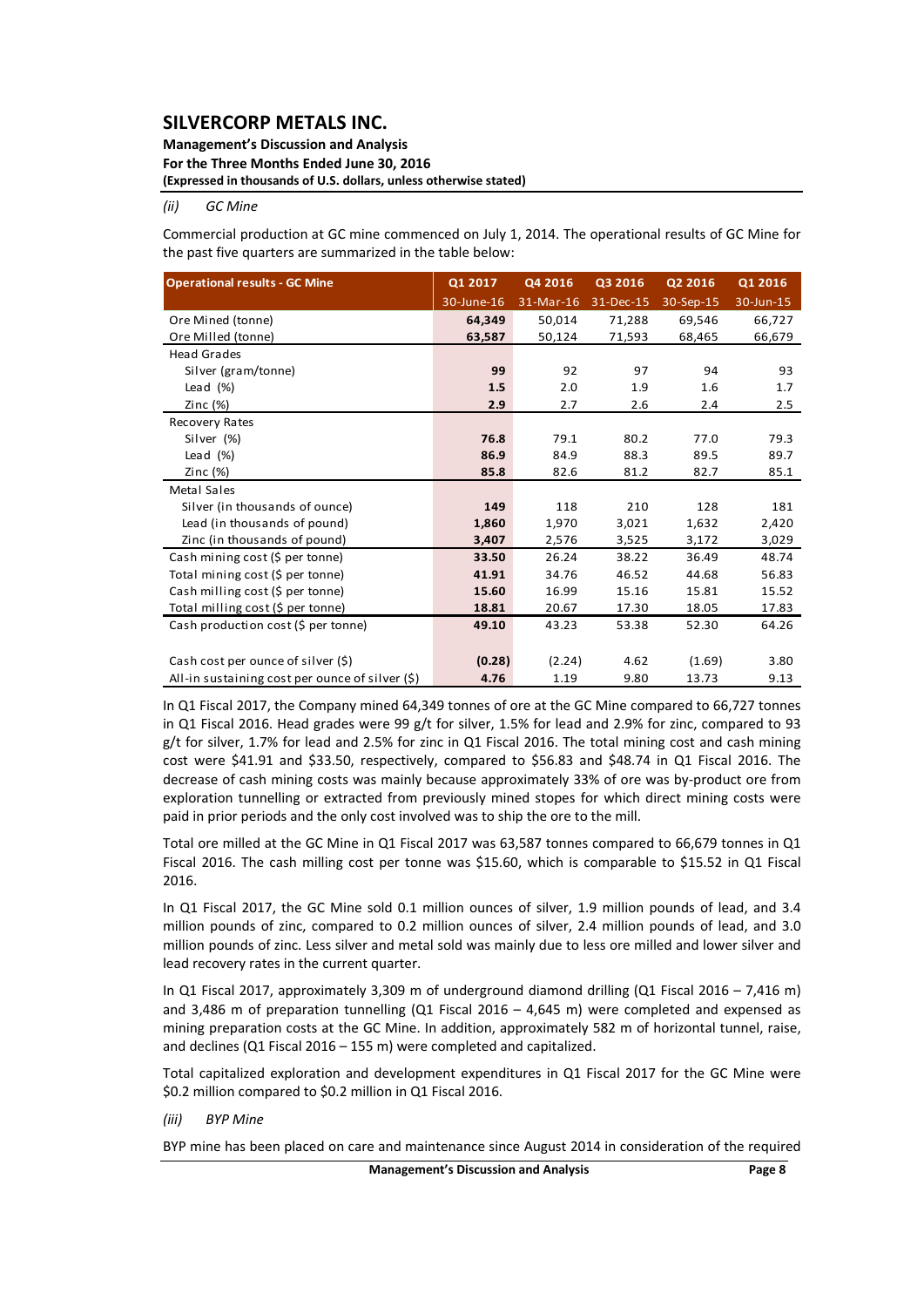#### **Management's Discussion and Analysis For the Three Months Ended June 30, 2016 (Expressed in thousands of U.S. dollars, unless otherwise stated)**

capital upgrades to sustain its ongoing production and the market environment. The Company is reviewing alternatives for this project.

#### **4. First Quarter Fiscal Year 2017 Financial Results**

The tables below set out selected quarterly results for the past eight quarters:

|                                          | Jun 30,2016 | Mar 31,2016 | Dec 31,2015  | Sep 30,2015 |
|------------------------------------------|-------------|-------------|--------------|-------------|
| Sales                                    | \$35,271    | \$19,426    | \$29,081     | \$27,213    |
| <b>Gross Profit</b>                      | 15,744      | \$6,193     | \$9,538      | 8,828       |
| Expenses and foreigh exchange            | (6, 203)    | (7, 189)    | 3,981        | (4,770)     |
| Other Items                              | (221)       | (219)       | (189)        | 451         |
| Net (loss) income                        | 6,520       | (727)       | 3,916        | 2,979       |
| Net (loss) income, attributable to the   |             |             |              |             |
| shareholders of the Company              | 4,674       | (1,520)     | 3,326        | 2,234       |
| Basic (loss) earnings per share          | 0.03        | (0.01)      | 0.02         | 0.01        |
| Diluted (loss) earnings per share        | 0.03        | (0.01)      | 0.02         | 0.01        |
| Cash dividend declared                   |             |             |              |             |
| Cash dividended declared per share (CAD) |             |             |              |             |
|                                          |             |             |              |             |
|                                          | Jun 30,2015 | Mar 31,2015 | Dec 31, 2014 | Sep 30,2014 |
| Sales                                    | \$32,220    | \$20,269    | \$40,247     | \$37,333    |
| <b>Gross Profit</b>                      | 11,456      | 5,224       | 15,403       | 18,894      |
| Expenses and foreigh exchange            | (7, 280)    | (2, 223)    | (6, 229)     | (5,901)     |
| Other Items                              | (151)       | (92)        | 256          | 1,196       |
| Net Income (Loss)                        | 3,771       | (130,070)   | 7,080        | 9,614       |
| Net income (Loss), attributable to the   |             |             |              |             |
| shareholders of the Company              | 2,296       | (118, 549)  | 5,468        | 7,228       |
| Basic earnings (loss) per share          | 0.01        | (0.69)      | 0.03         | 0.04        |
| Diluted earnings (loss) per share        | 0.01        | (0.69)      | 0.03         | 0.04        |
| Cash dividend declared                   | 685         | 674         | 736          | 763         |

Financial results including sales, gross profit, net income, basic earnings per share, and diluted earnings per share are heavily influenced by changes in commodity prices, particularly, the silver price.

**Net income attributable to the shareholders of the Company** in Q1 Fiscal 2017 was \$4.7 million, or \$0.03 per share compared to \$2.3 million, or \$0.01 per share in Q1 Fiscal 2016.

In the current quarter, the Company's financial results were mainly impacted by the following: (i) improved head grades yielded higher silver, lead, zinc sales of 20%, 12% and 15%, respectively; (ii) a 4% decrease in total production costs per tonne of ore processed; offset by (iii) the decline of metals prices, as the realized selling price for silver, lead, and zinc decreased by 3%, 13% and 17%, respectively, compared to the same prior year quarter.

**Sales** in Q1 Fiscal 2017 were \$35.3 million compared to \$32.2 million in Q1 Fiscal 2016. Silver and gold sales represented \$20.8 million and \$0.9 million, respectively, while base metals represented \$13.6 million of total sales in this quarter compared to silver, gold and base metals of \$17.9 million, \$0.7 million, and \$13.6 million, respectively, in Q1 Fiscal 2016.

Fluctuations in sales revenue are mainly dependent on metal production and the realized metal price. The net realized selling price is calculated using Shanghai Metal Exchange ("SME") prices, less smelter charges and recovery, and a value added tax ("VAT") at a rate of 17% (VAT is not applied to gold sales). The following table is a reconciliation of the Company's net realized selling prices in Q1 Fiscal 2017, including a comparison with London Metal Exchange ("LME") prices:

|                                        | Silver (in US\$/ounce) |         |  |         | Gold (in US\$/ounce) |         |              | Lead (in US\$/pound)     |   |         |              | Zinc (in US\$/pound) |     |         |      |         |
|----------------------------------------|------------------------|---------|--|---------|----------------------|---------|--------------|--------------------------|---|---------|--------------|----------------------|-----|---------|------|---------|
|                                        |                        | Q1 2017 |  | Q1 2016 |                      | Q1 2017 |              | Q1 2016                  |   | Q1 2017 |              | Q1 2016              |     | Q1 2017 |      | Q1 2016 |
| Net realized selling prices            |                        | 12.71   |  | 13.07   | s                    | 969     | Ś            | 843                      | s | 0.63    | Ŝ            | 0.72                 | s   | 0.57    |      | 0.68    |
| Add back: Value added taxes            |                        | 2.16    |  | 2.22    |                      |         |              | $\overline{\phantom{a}}$ |   | 0.11    |              | 0.12                 |     | 0.10    |      | 0.12    |
|                                        |                        |         |  |         |                      |         |              |                          |   |         |              |                      |     |         |      |         |
| Add back: Smelter charges and recovery |                        | 2.14    |  | 2.32    |                      | 291     |              | 352                      |   | 0.17    |              | 0.14                 |     | 0.38    |      | 0.39    |
| <b>SME</b>                             |                        | 17.01   |  | 17.61   |                      | 1.260   |              | 1.195                    |   | 0.90    |              | 0.98                 |     | 1.04    |      | 1.19    |
| <b>LME</b>                             |                        | 16.78   |  | 16.39   |                      | 1.260   | $\mathsf{s}$ | $1.192$ \$               |   | 0.78    | $\mathsf{S}$ | 0.88                 | - Ś | 0.87    | - \$ | 1.02    |
|                                        |                        |         |  |         |                      |         |              |                          |   |         |              |                      |     |         |      |         |

**Management's Discussion and Analysis Page 9**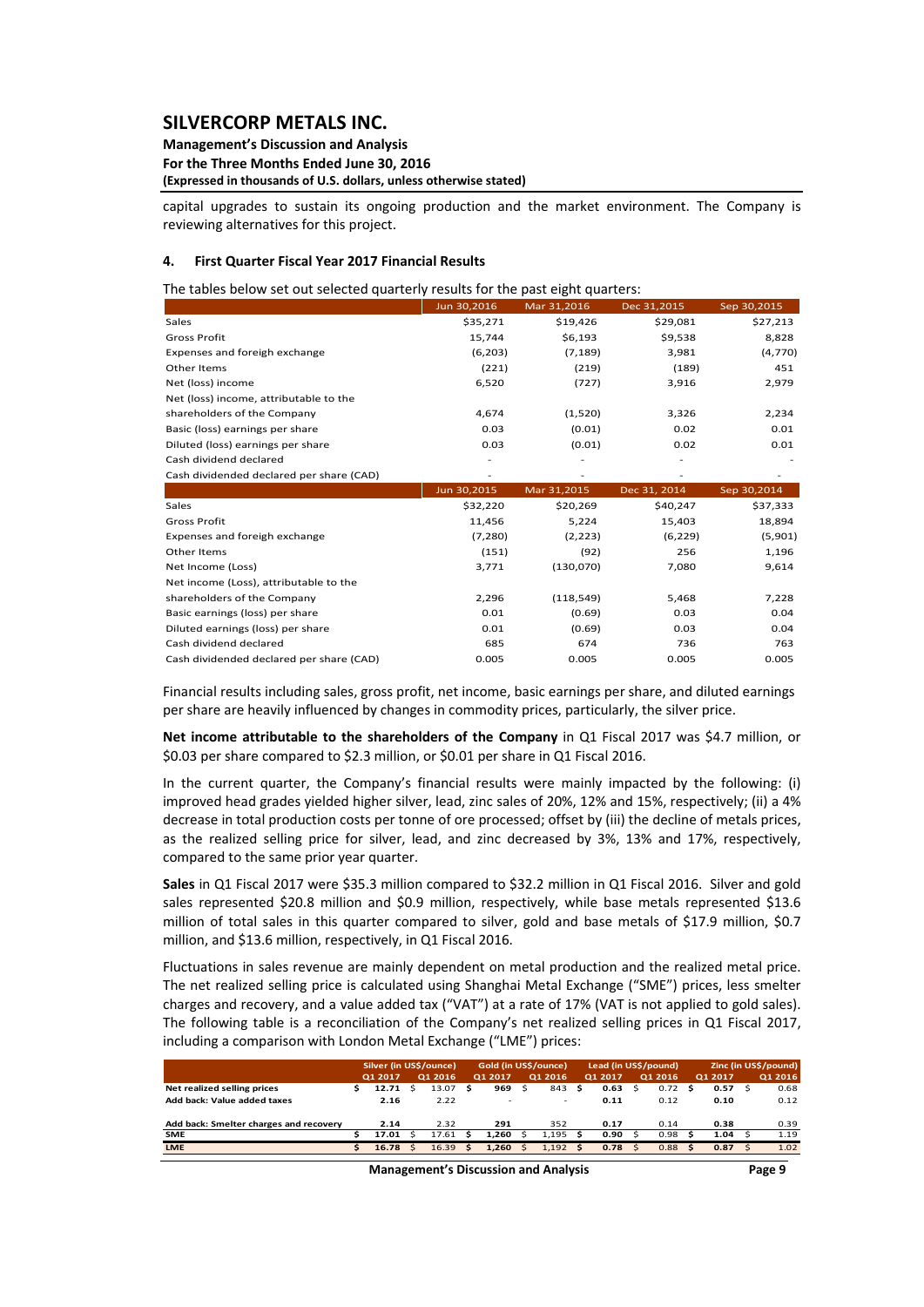#### **Management's Discussion and Analysis For the Three Months Ended June 30, 2016 (Expressed in thousands of U.S. dollars, unless otherwise stated)**

**Cost of sales** in Q1 Fiscal 2017 was \$19.5 million compared to \$20.8 million in Q1 Fiscal 2016. The cost of sales included \$14.6 million (Q1 Fiscal 2016 ‐ \$16.2 million) cash costs and \$5.0 million (Q1 Fiscal 2016 - \$4.6 million) depreciation, amortization and depletion charges. The decrease of cash cost of sales was mainly due to a 13% decrease in cash production costs per tonne of ore processed. The total per tonne ore production cost was \$85.58 in Q1 Fiscal 2017, a decrease of 4%, from \$88.82 in Q1 Fiscal 2016.

**Gross profit margin** in Q1 Fiscal 2017 was 45% compared to 36% in Q1 Fiscal 2016. The improvement of gross profit margin was mainly due to the decrease of per tonne ore production costs. Ying Mining District's gross profit margin was 49% compared to a 41% gross profit margin in the same prior year quarter, while GC Mine's profit margin was 17% compared to a 9% gross profit margin in Q1 Fiscal 2016.

**General and administrative ("G&A") expenses** in Q1 Fiscal 2017 were \$4.4 million compared to \$5.3 million in Q1 Fiscal 2016. Items included in general and administrative expenses in Q1 Fiscal 2017 are as follows:

- (i) **Amortization and depreciation** of \$0.4 million (Q1 Fiscal 2016 ‐ \$0.4 million)
- (ii) **Office and administrative expenses** of \$1.4 million (Q1 Fiscal 2016 ‐ \$2.0 million);
- (iii) **Salaries and benefits** of \$1.6 million (Q1 Fiscal 2016 ‐ \$1.9 million);
- (iv) **Stock based compensation expense** of \$0.2 million (Q1 Fiscal 2016 ‐ \$0.2 million); and
- (v) **Professional fees** of \$0.7 million (Q1 Fiscal 2016 ‐ \$0.9 million).

**Government fees and other taxes** in Q1 Fiscal 2017 were \$1.7 million (Q1 Fiscal 2016 ‐ \$1.3 million). Government fees include mineral resource compensation fees and environmental protection fees paid to the state and local Chinese government agencies. Other taxes were composed of surtax on value‐ added tax, business tax, land usage levy, stamp duty, and other miscellaneous levies, duties and taxes imposed by the state and local Chinese governments. Although government fees and other taxes vary period over period, they normally range from 4% to 5% of the total sales.

**Foreign exchange loss** in Q1 Fiscal 2017 was \$0.1 million compared to \$0.6 million in Q1 Fiscal 2016. The foreign exchange gain or loss is mainly driven by the fluctuations of the RMB and US dollar against the functional currency of the entities.

**Loss on disposal of plant and equipment** in Q1 Fiscal 2017 was \$264 compared to \$7 in Q1 Fiscal 2016. The loss is related to the disposal of obsolete equipment.

**Share of gain in an associate** in Q1 Fiscal 2017 was \$17 (Q1 Fiscal 2016 – loss of \$78), representing the Company's equity pickup in New Pacific Holdings Corp. ("New Pacific"). The Company recorded on the statement of income its proportionate share of New Pacific's net gain or loss, as the Company is able to exercise significant influence over the financial and operating policies of New Pacific.

**Impairment loss** in Q1 Fiscal 2017 was \$181 compared to \$nil in Q1 Fiscal 2016. As at June 30, 2016, the Company wrote off its 13.4% ownership interest in the RZY project and recorded an impairment charge of \$181 against its carrying value. The RZY project is an exploration stage silver-lead-zinc project located in Qinghai Province, China, but has been put on care and maintenance for a prolonged period since October 2013 and there was no formal plan on restoring the project.

**Finance income** in Q1 Fiscal 2017 was \$431 compared to \$277 in Q1 Fiscal 2016. The Company invests in high yield short-term investments as well as long-term corporate bonds.

**Finance costs** in Q1 Fiscal 2017 were \$264 compared to \$332 in Q1 Fiscal 2016. The finance cost in the current period relates to the unwinding of discount of environmental rehabilitations provision and the interest on the SGX mine right fee payable and the bank loan.

**Income tax expense** in Q1 Fiscal 2017 was \$2.8 million compared to \$255 in Q1 Fiscal 2016. The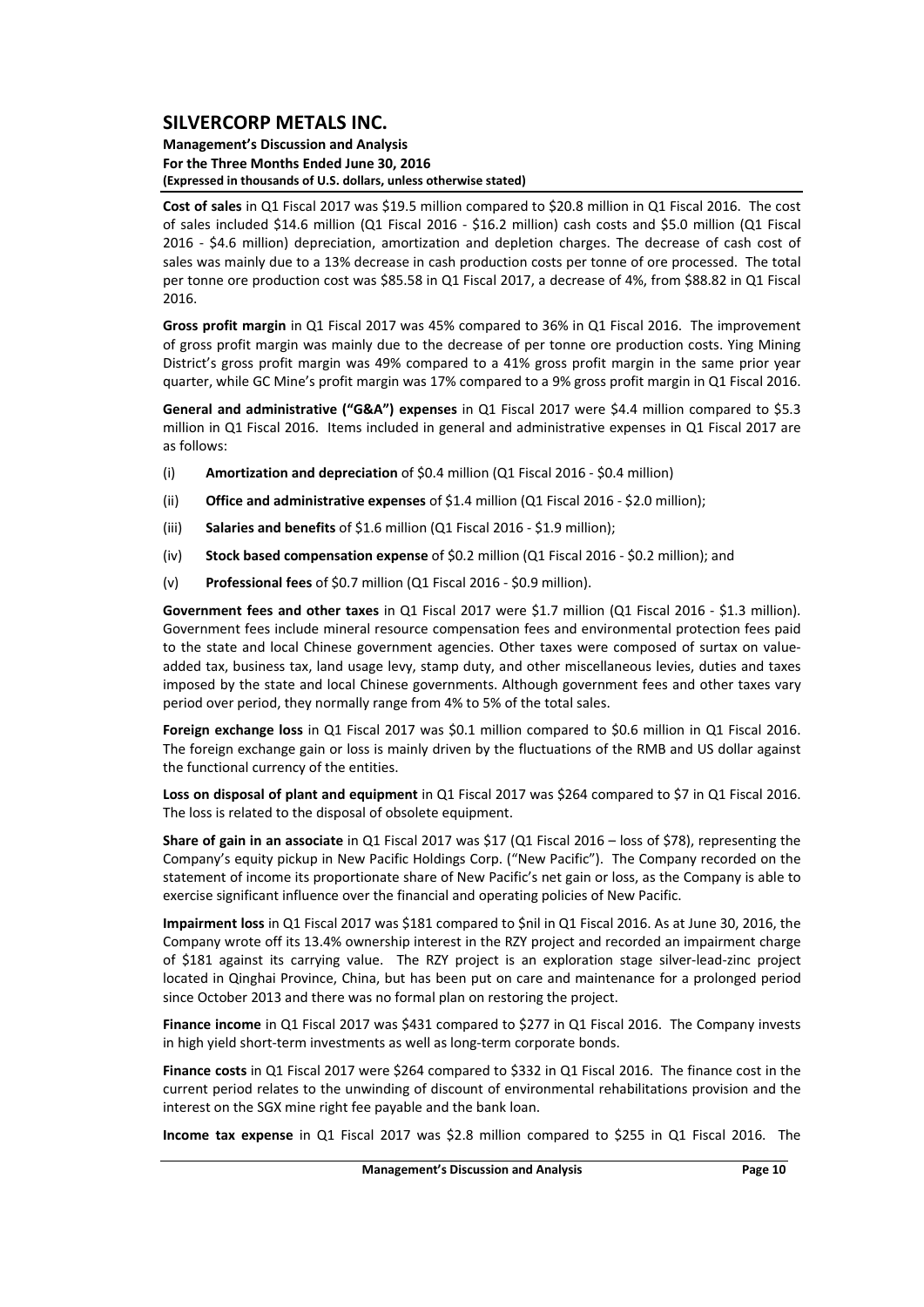**Management's Discussion and Analysis For the Three Months Ended June 30, 2016 (Expressed in thousands of U.S. dollars, unless otherwise stated)**

income tax expense recorded in Q1 Fiscal 2017 included current income tax expense of \$0.7 million (Q1 Fiscal 2016 – \$219) and deferred income tax expense of \$2.1 million (Q1 Fiscal 2016 – \$37).

#### **5. Liquidity and Capital Resources**

**Cash and cash equivalents and short‐term investments** as at June 30, 2016 were \$73.4 million.

**Working capital** as at June 30, 2016 was \$42.5 million.

**Cash flows provided by operating activities** were \$20.2 million or \$0.12 per share in Q1 Fiscal 2017 compared to \$13.3 million or \$0.08 per share in Q1 Fiscal 2016. Before changes in non-cash operating working capital, cash flows provided by operating activities were \$15.5 million, an increase of \$6.5 million, compared to \$9.0 million in Q1 Fiscal 2016 as a result of the improvement of operating earnings.

**Cash flows used in investing activities** were \$11.8 million in Q1 Fiscal 2016, comprising mainly of cash used in capital expenditures of \$7.4 million (Q1 Fiscal 2016 – \$8.0 million), net purchases of short-term investments of \$4.0 million (Q1 Fiscal 2016 – redemptions of \$49), and reclamation deposit paid of \$385 (Q1 Fiscal 2016 ‐ \$9) offset by proceeds on disposals of plant and equipment of \$17 (Q1 Fiscal  $2016 - $5$ ).

**Cash flows provided by financing activities** in Q1 Fiscal 2017 were \$0.2 million through the issuance of common shares arising from stock options exercised. In Q1 Fiscal 2016, \$0.7 million cash was used in financing activities to distribute dividends to equity shareholders of the Company.

**Contractual commitments and contingencies** not disclosed elsewhere in this Management's Discussion and Analysis are as follows:

|                  | Total | Less than 1 year | 1-5 vears                | After 5 years |
|------------------|-------|------------------|--------------------------|---------------|
| Operating leases | 4.418 | 710              | 3.177                    | 531           |
| Commitments      | 6.418 | $\sim$           | $\overline{\phantom{0}}$ | 6.418         |

As of June 30, 2016, the Company has two office rental agreements totaling \$4,418 for the next seven years and commitments of \$6,418 related to the GC property. During the three months ended June 30, 2016, the Company incurred rental expenses of \$152 (three months ended June 30, 2015 ‐ \$190), which were included in office and administrative expenses on the consolidated statement of income.

Although the Company has taken steps to verify title to properties in which it has an interest, these procedures do not guarantee the Company's title. Property title may be subject to, among other things, unregistered prior agreements or transfers and may be affected by undetected defects.

Due to the size, complexity and nature of the Company's operations, the Company is subject to various claims, legal and tax matters arise in the ordinary course of business. Each of these matters is subject to various uncertainties and it is possible that some of these matters may be resolved unfavorably to the Company. The Company accrues for such items when a liability is both probable and the amount can be reasonably estimated.

In assessing loss contingencies related to legal proceedings that are pending against the Company or unasserted claims that may result in such proceedings, the Company and its legal counsel evaluate the perceived merits of any legal proceedings or unasserted claims as well as the perceived merits of the amount of relief sought or expected to be sought. Major legal proceedings against the Company are summarized as follows:

 An action commenced pursuant to the Class Proceedings Act (Ontario) against the Company and certain of its senior officers and expert advisors was initiated in the Ontario Superior Court of Justice on May 21, 2013 relating to claims for misrepresentation, at common law and pursuant to secondary market civil liability provisions under the Securities Act (Ontario) (the "Mask Action").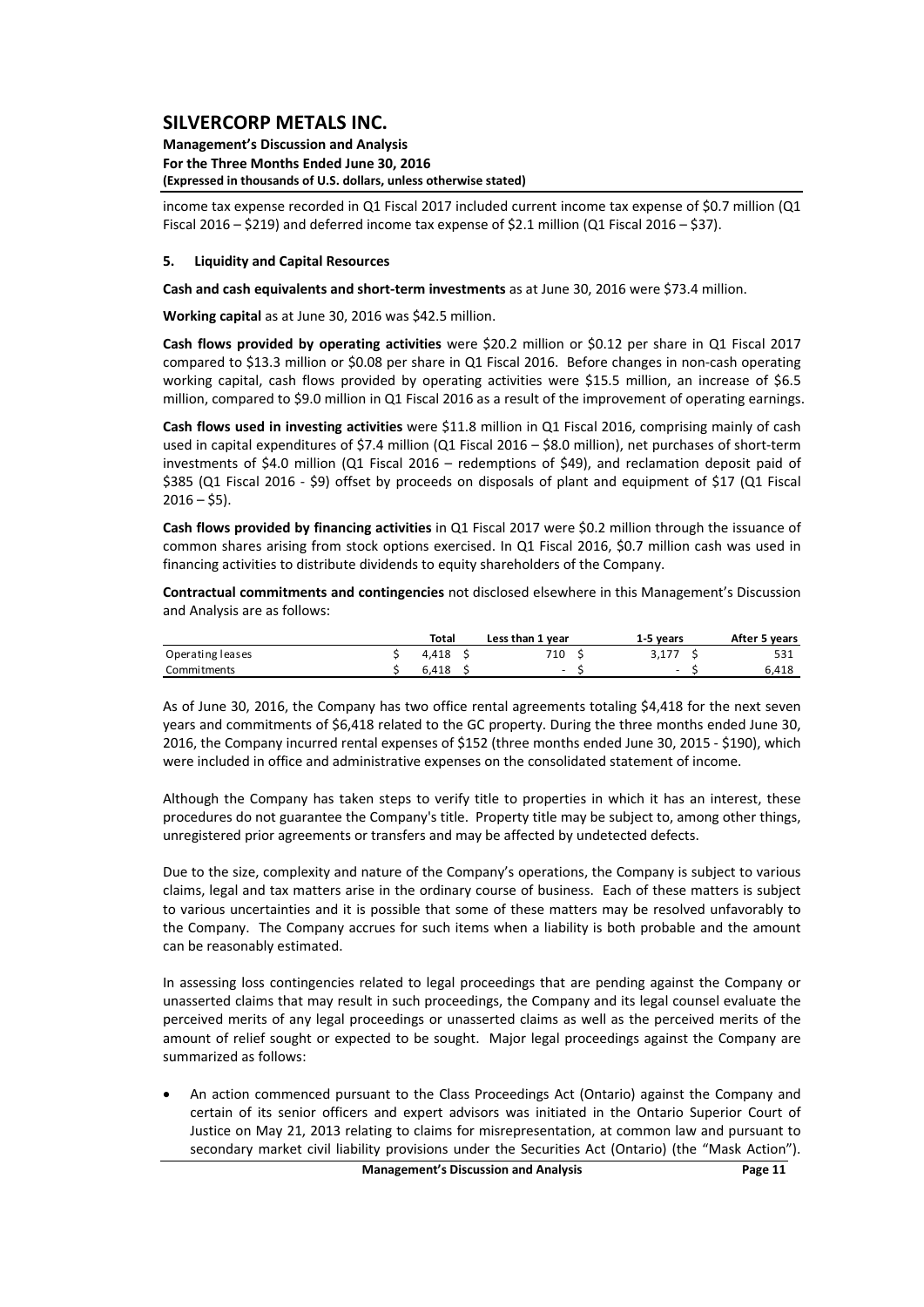#### **Management's Discussion and Analysis For the Three Months Ended June 30, 2016 (Expressed in thousands of U.S. dollars, unless otherwise stated)**

The lead plaintiff is John Mask and the amount claimed as special damages or general damages, not including claims for costs and interest, is \$80 million or such other sum the court finds appropriate in the event this action is certified and judgment pronounced at trial. Two other class action lawsuits have been filed against the Company and certain of its senior officers and expert advisors in the Ontario Superior Court of Justice pursuant to the Class Proceedings Act (Ontario) on September 11, 2013 and in the British Columbia Supreme Court pursuant to the Class Proceedings Act (British Columbia) on September 9, 2013. The Company understands that, as between the three actions, only the Mask Action is proceeding at this time. The Company believes that there is no merit to the allegations set out in these lawsuits and has retained McCarthy Tétrault LLP as its defense counsel and intends to pursue a vigorous defense. On October 22, 2015 the Ontario Superior Court of Justice denied Mr. Mask leave to proceed with a class action and awarded costs in favour of Silvercorp. Mr. Mask has since filed an appeal with the Court of Appeal for Ontario. No provision has been established for these claims.

- On August 19, 2014 an action was commenced against the Company in the Supreme Court of British Columbia seeking an unspecified amount of damages for a claim of false imprisonment and defamation (the "Huang Action"). To date, the Company has been unsuccessful in its attempts to have the case dismissed. The case is currently scheduled for a 40 day jury trial, commencing January 2017. The Company believes that there is no merit to the allegations and intends to pursue a vigorous defence.
- During the year ended March 31, 2016, an action was initiated by Luoyang Mining Group Co., Ltd. ("Luoyang Mining") against Henan Found seeking payment of \$1.6 million (RMB10.0 million) plus interest related to the acquisition agreements Henan Found entered into in August 2012 to acquire the XHP Mine. The \$1.6 million has been included into the accounts payable and accrued liabilities on the consolidated statements of financial position of the Company. Henan Found did not make the final payment as certain commercial conditions were not fulfilled by Luoyang Mining. In April 2016, Henan Found filed a counter claim in Luoyang People's Court against Luoyang Mining to have the original acquisition agreements nullified and is seeking repayment of the amount paid to date of \$9.7 million (RMB62.8 million) plus compensation of direct loss of \$2.5 million (RMB16.5 million) arising from XHP mine. The carrying value of XHP mine was impaired to \$nil in fiscal year 2015.
- During the year ended March 31, 2016, SX Gold, a 100% owned subsidiary of Henan Found, commenced a legal action against Luoyang HA Mining Co. Ltd. ("HA Mining") to seek payment of \$4.0 million (RMB26.0 million) plus interest related to a share transfer agreement that SX Gold entered into with HA Mining in September 2013. Pursuant to the agreement, SX Gold was to transfer all shares it held in Songxian Zhongxin Mining Co. Ltd. to HA Mining for \$11.8 million (RMB76.0 million). SX Gold fulfilled its responsibilities and the title of the shares was transferred to HA Mining, who paid \$7.8 million (RMB50.0 million). The remaining \$4.0 million (RMB26.0 million) was unpaid. In April 2016, HA Mining filed a counter claim for \$2.2 million (RMB14.0 million). On June 17, 2016, the court issued an order in favor of SX Gold. The court order demand HA Mining to pay \$3.4 million (RMB22.75 million) to SX Gold. On July 1, 2016, HA Mining filed an appeal to the court order. This case is currently under appeal. The outstanding receivable amount of \$4.0 million (RMB26.0 million) was written off in prior years.

#### **Available sources of funding**

The Company does not have unlimited resources and its future capital requirements will depend on many factors, including, among others, cash flow from operations. To the extent that its existing resources and the funds generated by future income are insufficient to fund the Company's operations, the Company may need to raise additional funds through public or private debt or equity financing. If additional funds are raised through the issuance of equity securities, the percentage ownership of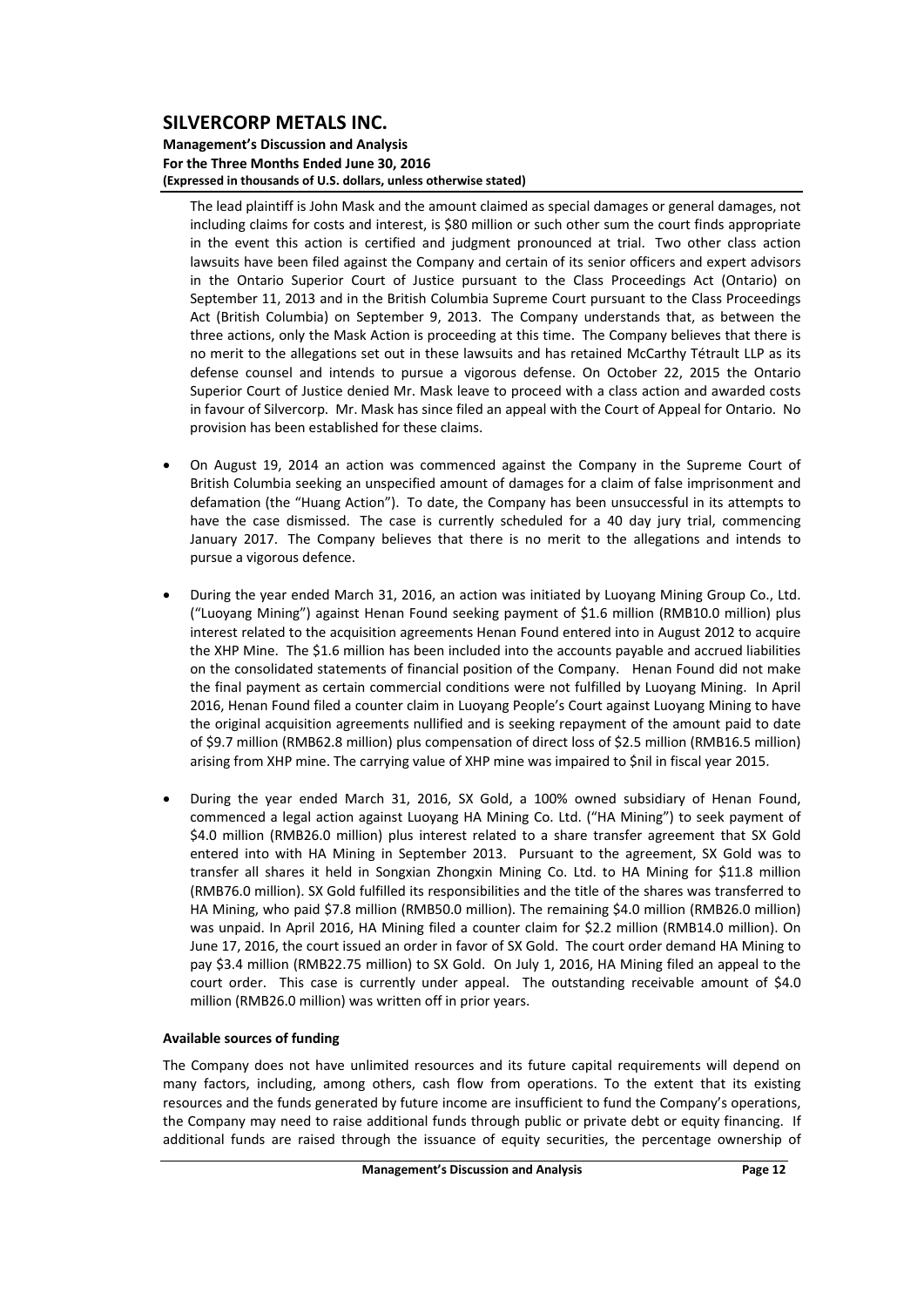#### **Management's Discussion and Analysis For the Three Months Ended June 30, 2016 (Expressed in thousands of U.S. dollars, unless otherwise stated)**

current shareholders will be reduced and such equity securities may have rights, preferences or privileges senior to those of the holders of the Company's common stock. No assurance can be given that additional financing will be available or that, if available, can be obtained on terms favourable to the Company and its shareholders. If adequate funds are not available, the Company may be required to delay, limit or eliminate some or all of its proposed operations. The Company believes it has sufficient capital to meet its cash needs for the next 12 months, including the costs of compliance with continuing reporting requirements.

#### **6. Financial Instruments and Related Risks**

The Company manages its exposure to financial risks, including liquidity risk, foreign exchange risk, interest rate risk, credit risk and equity price risk in accordance with its risk management framework. The Company's Board of Directors has overall responsibility for the establishment and oversight of the Company's risk management framework and reviews the Company's policies on an ongoing basis.

(a) Fair value

The Company classifies its fair value measurements within a fair value hierarchy, which reflects the significance of the inputs used in making the measurements as defined in IFRS 7, Financial Instruments: Disclosures ("IFRS 7").

Level 1 – Unadjusted quoted prices at the measurement date for identical assets or liabilities in active markets.

Level 2 – Observable inputs other than quoted prices included in Level 1, such as quoted prices for similar assets and liabilities in active markets; quoted prices for identical or similar assets and liabilities in markets that are not active; or other inputs that are observable or can be corroborated by observable market data.

Level 3 – Unobservable inputs which are supported by little or no market activity.

The following tables set forth the Company's financial assets and liabilities that are measured at fair value level on a recurring basis within the fair value hierarchy at June 30, 2016 and March 31, 2016 that are not otherwise disclosed. As required by IFRS 7, assets and liabilities are classified in their entirety based on the lowest level of input that is significant to the fair value measurement.

|                                                   | Fair value as at June 30, 2016 |                          |         |  |         |                          |        |  |  |  |  |  |  |
|---------------------------------------------------|--------------------------------|--------------------------|---------|--|---------|--------------------------|--------|--|--|--|--|--|--|
| <b>Recurring measurements</b>                     |                                | Level 1                  | Level 2 |  | Level 3 | Total                    |        |  |  |  |  |  |  |
| <b>Financial assets</b>                           |                                |                          |         |  |         |                          |        |  |  |  |  |  |  |
| Cash and cash equivalents                         |                                | $49.602 \quad S$         |         |  | - \$    | - S                      | 49.602 |  |  |  |  |  |  |
| Common shares of publicly traded companies        |                                | 466                      |         |  |         | $\overline{\phantom{0}}$ | 466    |  |  |  |  |  |  |
| Luoyang Yongning Smelting Co. Ltd. <sup>(1)</sup> |                                | $\blacksquare$           |         |  |         | -                        | -      |  |  |  |  |  |  |
| Jinduicheng Xise (Canada) Co. Ltd. <sup>(1)</sup> |                                | $\overline{\phantom{0}}$ |         |  |         | -                        | -      |  |  |  |  |  |  |

 $<sup>(1)</sup>$  Level 3 financial instruments</sup>

|                                                   | Fair value as at March 31, 2016 |                  |  |         |      |         |        |  |  |  |  |  |  |
|---------------------------------------------------|---------------------------------|------------------|--|---------|------|---------|--------|--|--|--|--|--|--|
| <b>Recurring measurements</b>                     |                                 | Level 1          |  | Level 2 |      | Level 3 | Total  |  |  |  |  |  |  |
| <b>Financial assets</b>                           |                                 |                  |  |         |      |         |        |  |  |  |  |  |  |
| Cash and cash equivalents                         |                                 | $41.963 \quad S$ |  |         | $-5$ | - \$    | 41.963 |  |  |  |  |  |  |
| Common shares of publicly traded companies        |                                 | 287              |  |         |      |         | 287    |  |  |  |  |  |  |
| Luoyang Yongning Smelting Co. Ltd. <sup>(1)</sup> |                                 |                  |  |         |      |         |        |  |  |  |  |  |  |
| Jinduicheng Xise (Canada) Co. Ltd. <sup>(1)</sup> |                                 | -                |  |         |      | -       |        |  |  |  |  |  |  |
| $(1)$ Level 3 financial instruments               |                                 |                  |  |         |      |         |        |  |  |  |  |  |  |

**Management's Discussion and Analysis Page 13**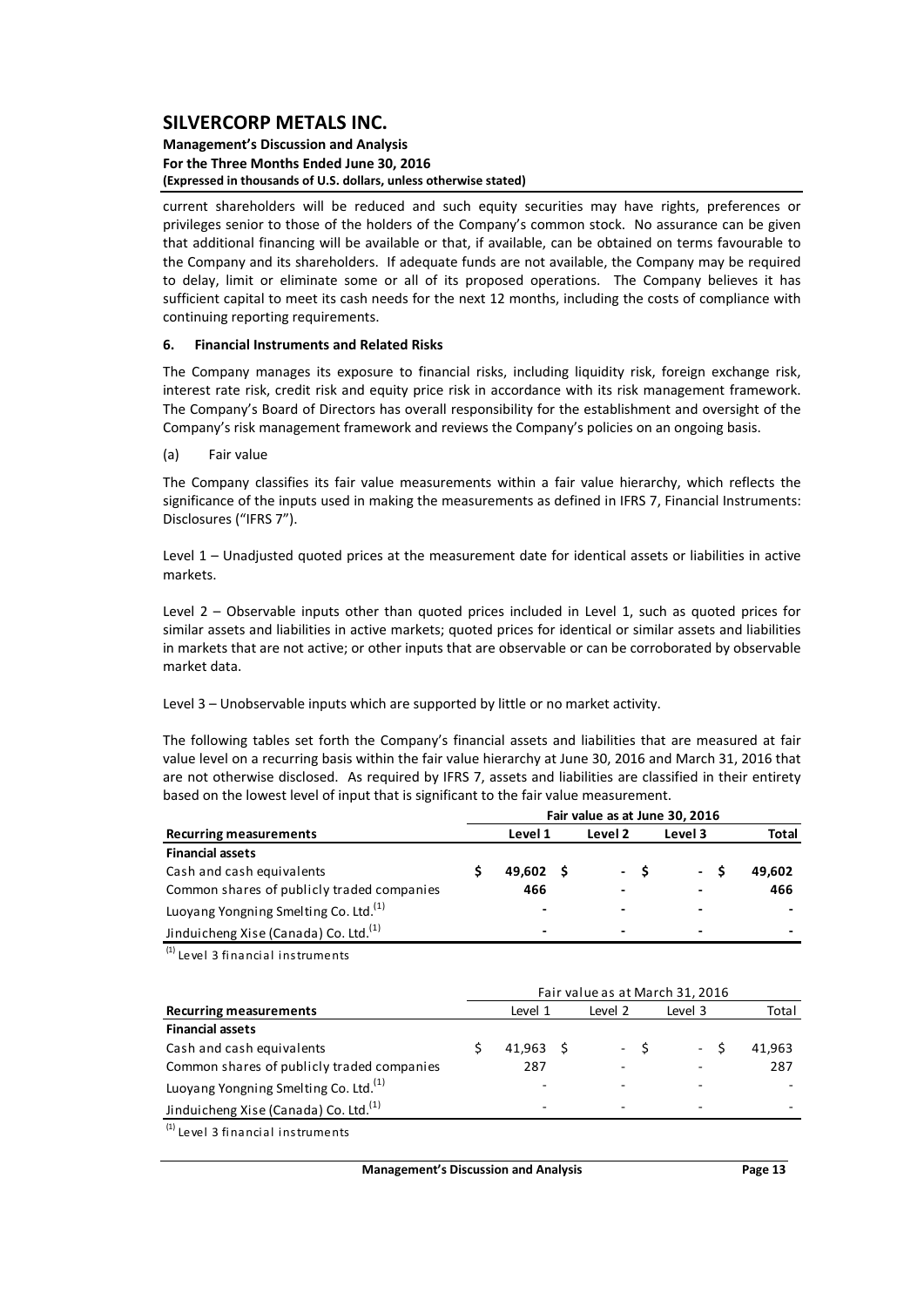#### **Management's Discussion and Analysis For the Three Months Ended June 30, 2016 (Expressed in thousands of U.S. dollars, unless otherwise stated)**

The fair value of other financial instruments excluded from the table above approximates their carrying amounts as of June 30, 2016 and March 31, 2016, respectively.

### (b) Liquidity risk

Liquidity risk is the risk that the Company will not be able to meet its short term business requirements. The Company has in place a planning and budgeting process to help determine the funds required to support the Company's normal operating requirements on an ongoing basis and its expansion plans.

In the normal course of business, the Company enters into contracts that give rise to commitments for future minimum payments. The following summarizes the remaining contractual maturities of the Company's financial liabilities.

|                                          | June 30, 2016 |               |  |                |  |                          |  |        |  |  |
|------------------------------------------|---------------|---------------|--|----------------|--|--------------------------|--|--------|--|--|
|                                          |               | Within a year |  | 2-3 years      |  | 4-5 vears                |  | Total  |  |  |
| Mine right fee payable                   |               | 3,895         |  | 5.687          |  | $\overline{\phantom{0}}$ |  | 9,582  |  |  |
| Bank loan                                |               | 4.518         |  | $\blacksquare$ |  | $\overline{\phantom{0}}$ |  | 4,518  |  |  |
| Accounts payable and accrued liabilities |               | 30.539        |  | $\blacksquare$ |  | $\overline{\phantom{0}}$ |  | 30,539 |  |  |
|                                          |               | 38.952        |  | 5.687          |  | $\blacksquare$           |  | 44,639 |  |  |

### (c) Foreign exchange risk

The Company reports its financial statements in US dollars. The functional currency of the head office, Canadian subsidiaries and all intermediate holding companies is CAD and the functional currency of all Chinese subsidiaries is RMB. The Company is exposed to foreign exchange risk when the Company undertakes transactions and holds assets and liabilities in currencies other than its functional currencies.

The Company currently does not engage in foreign exchange currency hedging. The Company's exposure to currency risk affect net income is summarized as follow:

|                                              | June 30, 2016 | March 31. 2016 |
|----------------------------------------------|---------------|----------------|
| Financial assets denominated in U.S. Dollars | 23.920        | 24.968         |
| Financial assets denominated in Chinese RMB  | 47.795        | 35.521         |

As at June 30, 2016, with other variables unchanged, a 10% strengthening (weakening) of the RMB against the CAD would have increased (decreased) net income by approximately \$0.1 million.

As at June 30, 2016, with other variables unchanged, a 10% strengthening (weakening) of the CAD against the USD would have decreased (increased) net income by approximately \$2.4 million.

(d) Interest rate risk

The Company is exposed to interest rate risk on its cash equivalents, short term investments, bank loan and outstanding mine right fee payable. As at June 30, 2016, all of its interest-bearing cash equivalents and short term investments earn interest at market rates that are fixed to maturity or at variable interest rate with terms of less than one year. The Company monitors its exposure to changes in interest rates on cash equivalents and short term investments. Due to the short term nature of the financial instruments, fluctuations in interest rates would not have a significant impact on the Company's after‐tax net income.

The outstanding mine right fee payable is subject to a floating interest rate based on the prevailing prime interest rate in China. The outstanding bank loan is subject to a fixed interest rate of 4.35%. The Company monitors its exposure to interest rates and does not believe there is significant interest rate risk as the Chinese central bank has maintained stable interest rates to ensure economic stability, with less than 1% fluctuation in base interest rate in the last five years.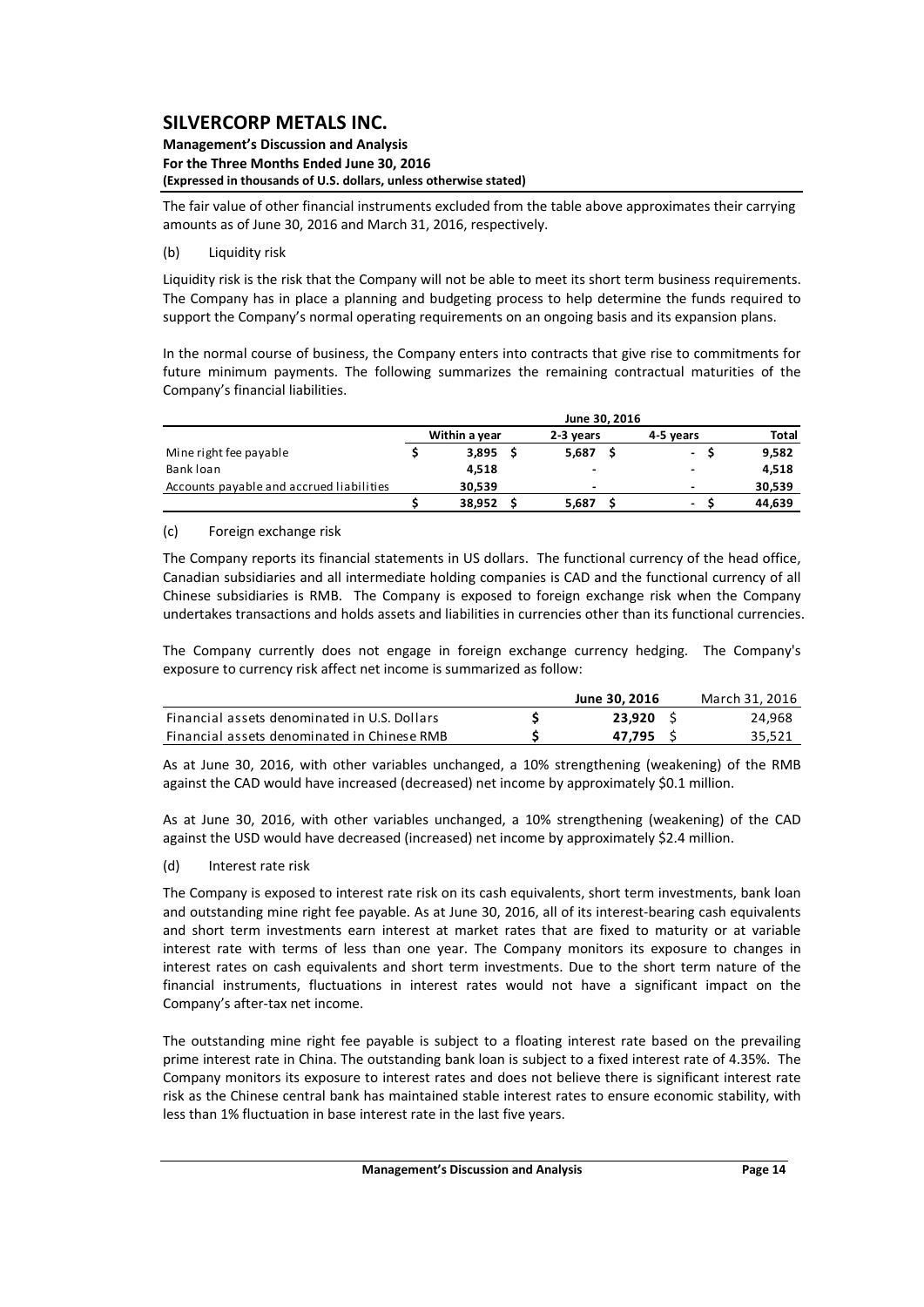#### **Management's Discussion and Analysis For the Three Months Ended June 30, 2016 (Expressed in thousands of U.S. dollars, unless otherwise stated)**

#### (e) Credit risk

Credit risk is the risk that one party to a financial instrument will fail to discharge an obligation and cause the other party to incur a financial loss. The Company is exposed to credit risk primarily associated to accounts receivable, due from related parties, cash and cash equivalents and short term investments. The carrying amount of assets included on the balance sheet represents the maximum credit exposure.

The Company undertakes credit evaluations on counterparties as necessary and has monitoring processes intended to mitigate credit risks. The Company has trade receivables from time to time from its major customers primarily in China engaged in the mining and milling of base and polymetallic metals. The historical level of customer default is zero and aging of trade receivables are no more than 180 days, and, as a result, the credit risk associated with trade receivables from customers as at June 30, 2016 is considered to be immaterial. There were no amounts in receivables which were past due at June 30, 2016 (at March 31, 2016 ‐ \$nil) for which no provision is recognized.

#### (f) Equity price risk

The Company holds certain marketable securities that will fluctuate in value as a result of trading on Canadian financial markets. As the Company's marketable securities holding are mainly in mining companies, the value will also fluctuate based on commodity prices. Based upon the Company's portfolio at June 30, 2016, a 10% increase (decrease) in the market price of the securities held, ignoring any foreign currency effects would have resulted in an increase (decrease) to comprehensive income of approximately \$0.3 million.

#### **7. Off‐Balance Sheet Arrangements**

The Company does not have any off‐balance sheet arrangements.

#### **8. Transactions with Related Parties**

Related party transactions not disclosed elsewhere in the consolidated financial statements are as follows:

| Due from related parties             | <b>June 30, 2016</b> March 31, 2016 |     |
|--------------------------------------|-------------------------------------|-----|
| NUX (a)                              |                                     |     |
| Henan Non-ferrous Geology Bureau (b) | -                                   | 90  |
|                                      |                                     | 10. |
|                                      |                                     |     |

| Due to related parties       | <b>June 30.2016</b> March 31, 2016 |  |
|------------------------------|------------------------------------|--|
| Parkside Management Ltd. (c) |                                    |  |

- (a) According to a services and administrative costs reallocation agreement between the Company and NUX, the Company recovers costs for services rendered to NUX and expenses incurred on behalf of NUX. During the three months ended June 30, 2016, the Company recovered \$38 (three months ended June 30, 2015 - \$50) from NUX for services rendered and expenses incurred on behalf of NUX. The costs recovered from NUX were recorded as a direct reduction of general and administrative expenses on the consolidated statements of income.
- (b) Henan Non‐ferrous Geology Bureau ("Henan Geology Bureau") is a 22.5% equity interest holder of Henan Found.
- (c) Parkside Management Limited is a private consulting services company controlled by a director of the Company. For the three months ended June 30, 2016 and 2015, the Company did not pay any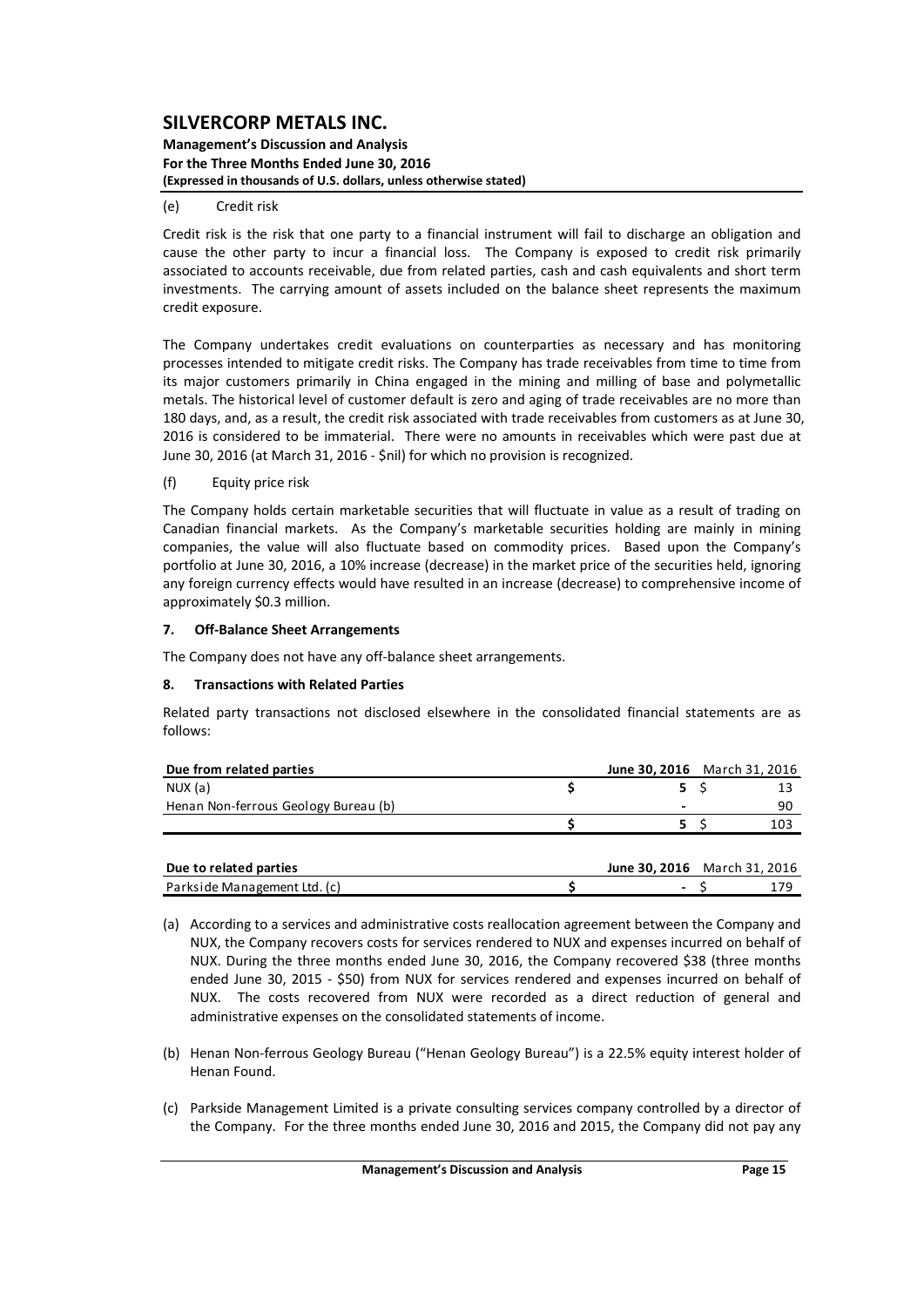#### **Management's Discussion and Analysis For the Three Months Ended June 30, 2016 (Expressed in thousands of U.S. dollars, unless otherwise stated)**

consulting fees to Parkside Management Ltd.. The \$179 consulting fee accrued at March 31, 2016 was reversed during the period.

(d) The Company rents a Beijing office from a relative of a director and officer of the Company for \$21 (RMB ¥130,746) per month. For the three months ended June 30, 2016, total rents were \$63 (three months ended June 30, 2015 ‐ \$63).

Transactions with related parties are made on terms agreed upon by the two parties. The balances with related parties are unsecured, non-interest bearing, and due on demand.

#### **9. Alternative Performance (Non‐IFRS) Measures**

The following alternative performance measures are used by the Company to manage and evaluate operating performance of the Company's mines and are widely reported in the silver mining industry as benchmarks for performance, but do not have standardized meaning. Accordingly, it is intended to provide additional information and should not be considered in isolation or as a substitute for measures of performance prepared in accordance with IFRS. To facilitate a better understanding of these measures, the following tables provides the reconciliation of these measures to the financial statements for the three months ended June 30, 2016 and 2015:

#### (a) Cash and Total Cost per Ounce of Silver

The Company assesses this measure in a manner that isolates the impacts of silver production volumes, the by-product credits, and operating costs fluctuations. The Company believes these measures provide investors and analysts with useful information about the Company's underlying cash costs of operations and the impact of by‐product credits on the Company's cost structure, operating profitability and ability to generate cash flows. The Company includes by-product credits from lead, zinc and gold, as the Company considers these metals are incidental to the silver production process and as a result, the cost to produce the silver is reduced. Cash and total costs on a by-product basis are calculated by deducting by‐product lead, zinc and gold sales revenues from the Company's cash and total cost of sales, respectively. The following table provides a reconciliation of cash and total cost per ounce of silver, net of by‐product credits for the three months ended June 30, 2016 and 2015:

| Three months ended June 30, 2016                                     |           |    |                    |     |              |    |              |
|----------------------------------------------------------------------|-----------|----|--------------------|-----|--------------|----|--------------|
|                                                                      |           |    | <b>Ying Mining</b> |     |              |    |              |
|                                                                      |           |    | <b>District</b>    |     | GC.          |    | <b>Total</b> |
| Cost of sales                                                        | A         | Ś. | 15,714             | Ŝ   | 3,813        | Ŝ. | 19,527       |
| Amortization and depletion                                           |           |    | (4,236)            |     | (727)        |    | (4,963)      |
| <b>Total cash cost</b>                                               | в         |    | 11,478             |     | 3,086        |    | 14,564       |
| <b>By-product sales</b>                                              |           |    |                    |     |              |    |              |
| Gold                                                                 |           |    | (872)              |     |              |    | (872)        |
| Lead                                                                 |           |    | (9,381)            |     | (1, 112)     |    | (10, 493)    |
| Zinc                                                                 |           |    | (1,053)            |     | (1,906)      |    | (2,959)      |
| Other                                                                |           |    |                    |     | (110)        |    | (110)        |
| <b>Total by-product sales</b>                                        | c         |    | (11,306)           |     | (3, 128)     |    | (14, 434)    |
| Silver ounces sold ('000s)                                           | D         |    | 1,490              |     | 149          |    | 1,639        |
| Total production cost per ounce of silver, net of by-product credits | $(A+C)/D$ | \$ | 2.96               | \$. | 4.60         | Ŝ. | 3.11         |
| Total cash cost per ounce of silver, net of by-product credits       | (B+C)/D   | \$ | 0.12               | Ŝ   | $(0.28)$ \$  |    | 0.08         |
| By-product credits per ounce of silver                               |           |    |                    |     |              |    |              |
| Gold                                                                 |           | \$ | $(0.59)$ \$        |     |              | \$ | (0.53)       |
| Lead                                                                 |           |    | (6.30)             |     | (7.46)       |    | (6.40)       |
| Zinc                                                                 |           |    | (0.71)             |     | (12.79)      |    | (1.81)       |
| Other                                                                |           |    |                    |     | (0.74)       |    | (0.07)       |
| Total by-product credits per ounce of silver                         |           | \$ | $(7.59)$ \$        |     | $(20.99)$ \$ |    | (8.81)       |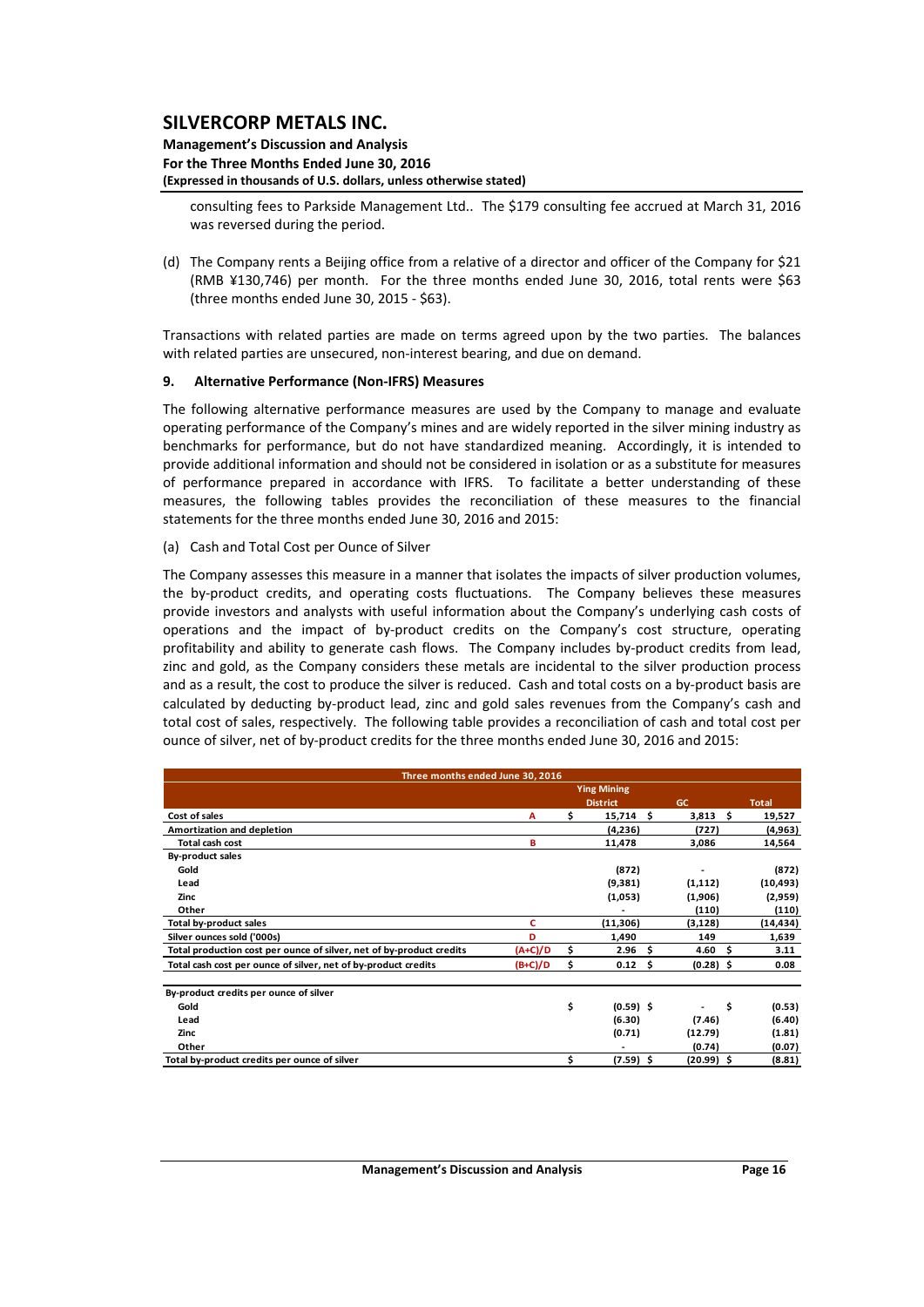### **Management's Discussion and Analysis**

**For the Three Months Ended June 30, 2016**

**(Expressed in thousands of U.S. dollars, unless otherwise stated)**

| Three months ended June 30, 2015                                     |              |    |                    |                  |      |           |
|----------------------------------------------------------------------|--------------|----|--------------------|------------------|------|-----------|
|                                                                      |              |    | <b>Ying Mining</b> |                  |      |           |
|                                                                      |              |    | <b>District</b>    | GC               |      | Total     |
| Cost of sales                                                        | $\mathsf{A}$ | \$ | 15,333             | -Ś<br>$5,431$ \$ |      | 20,764    |
| Amortization and depletion                                           |              |    | (3,799)            | (755)            |      | (4, 554)  |
| Total cash cost                                                      | B            |    | 11,534             | 4,676            |      | 16,210    |
| By-product sales                                                     |              |    |                    |                  |      |           |
| Gold                                                                 |              |    | (724)              | (10)             |      | (734)     |
| Lead                                                                 |              |    | (8,652)            | (1,729)          |      | (10, 381) |
| Zinc                                                                 |              |    | (937)              | (2,076)          |      | (3,013)   |
| Other                                                                |              |    | ٠                  | (174)            |      | (174)     |
| Total by-product sales                                               | c            |    | (10, 313)          | (3,989)          |      | (14, 302) |
| Silver ounces sold ('000s)                                           | D            |    | 1,190              | 181              |      | 1,371     |
| Total production cost per ounce of silver, net of by-product credits | $(A+C)/D$    | \$ | 4.22               | Ś<br>7.97        | Ś.   | 4.71      |
| Total cash cost per ounce of silver, net of by-product credits       | $(B+C)/D$    | \$ | 1.03               | \$<br>3.80       | - \$ | 1.39      |
| By-product credits per ounce of silver                               |              |    |                    |                  |      |           |
| Gold                                                                 |              | \$ | $(0.61)$ \$        | $(0.06)$ \$      |      | (0.54)    |
| Lead                                                                 |              |    | (7.27)             | (9.55)           |      | (7.57)    |
| Zinc                                                                 |              |    | (0.79)             | (11.47)          |      | (2.20)    |
| Other                                                                |              |    |                    | (0.96)           |      | (0.13)    |
| Total by-product credits per ounce of silver                         |              | \$ | $(8.67)$ \$        | $(22.04)$ \$     |      | (10.43)   |

(b) All‐in & All‐in Sustaining Cost per Ounce of Silver

All-in sustaining cost ("AISC") per ounce and all-in cost ("AIC") per ounce of silver are non-IFRS measures calculated based on guidance developed by the World Gold Council in an effort to provide a comparable standard within the precious metal industry. The measures do not have standardized meaning and should not be considered in isolation or as a substitute for measures of performance prepared in accordance to IFRS. These measures are used by the Company to manage and evaluate operating performance at each of the Company's mining units and consolidated group, and are widely reported in the silver mining industry as a benchmark for performance.

AISC is an extension of the "cash cost" metric and provides a comprehensive measure of the Company's operating performance and ability to generate cash flows. AISC is based on the Company's cash production costs, net of by-product sales, and further include corporate general and administrative expense, government fee and other taxes, reclamation cost accretion, and sustaining capital expenditures. The Company believes that this measure represents the total sustainable costs of producing silver from current operations.

AIC further extends the AISC metric by including non‐sustaining expenditures, mainly investment capital expenditures, which are deemed expansionary in nature that result in an increase in asset life, expanded mineral resources and reserves, or higher capacity and productivity.

|                                                            |     |    | <b>Ying Mining</b> |    |            |      |                   |    | <b>Developing</b> |      |                  |     |           |
|------------------------------------------------------------|-----|----|--------------------|----|------------|------|-------------------|----|-------------------|------|------------------|-----|-----------|
| Three month ended March 31, 2016                           |     |    | <b>District</b>    |    | <b>BYP</b> |      | GC                |    | <b>Projects</b>   |      | <b>Corporate</b> |     | Total,    |
| Cost of sales (as reported)                                |     | \$ | $15,714$ \$        |    | $\sim$     | \$.  | $3,813$ \$        |    | $\sim$            | \$   | - \$             |     | 19,527    |
| Depreciation, amortization and depletion                   |     |    | (4,236)            |    |            |      | (727)             |    |                   |      |                  |     | (4,963)   |
| <b>By-products credits</b>                                 |     |    | (11,306)           |    | ٠          |      | (3, 128)          |    |                   |      |                  |     | (14, 434) |
| Total cash cost, net of by-product credits                 |     |    | 172                |    |            |      | (42)              |    |                   |      |                  |     | 130       |
| <b>General &amp; administrative</b>                        |     |    | 1,569              |    | 249        |      | 482               |    | 51                |      | 2,034            |     | 4,385     |
| Amorization included in general & adminnistrative          |     |    | (147)              |    | (104)      |      | (58)              |    |                   |      | (48)             |     | (357)     |
| Government fees and other taxes                            |     |    | 1,567              |    |            |      | 111               |    | 1                 |      | 16               |     | 1,695     |
| <b>Reclamation accretion</b>                               |     |    | 88                 |    | 8          |      | 7                 |    | ,                 |      |                  |     | 105       |
| <b>Sustaining capital</b>                                  |     |    | 5,396              |    | 5          |      | 209               |    |                   |      |                  |     | 5,610     |
| All-in sustaining cost, net of by-product credits          | A   | s  | 8,645              | s  | 158        | .s   | 709               | s  | 54                | s    | 2,002            | S   | 11,568    |
| Non-sustaining expenditures                                |     |    | 2,285              |    |            |      | 51                |    |                   |      |                  |     | 2,336     |
| All-in cost, net of by-product credits                     | в   | \$ | 10,930             | Ŝ. | 158        | Ŝ    | 760               | Ŝ. | 54                | s    | 2,002            | S   | 13,904    |
| <b>Ounces of silver sold</b>                               | c   |    | 1,490              |    |            |      | 149               |    |                   |      |                  |     | 1,639     |
| All-in sustaining cost per ounce of silver, net of by-     |     |    |                    |    |            |      |                   |    |                   |      |                  |     |           |
| product credits                                            | A/C | Ŝ. | 5.80 <sub>5</sub>  |    |            | - \$ | 4.76 <sub>5</sub> |    |                   | - \$ | $\sim$           | \$. | 7.06      |
| All-in cost per ounce of silver, net of by-product credits | B/C | Ŝ. | 7.34 <sub>5</sub>  |    |            | S    | 5.10 <sub>5</sub> |    |                   | \$   |                  | \$  | 8.48      |

The following tables provide a detailed reconciliation of these measures for the three months ended June 30, 2016 and 2015:

**Management's Discussion and Analysis Page 17**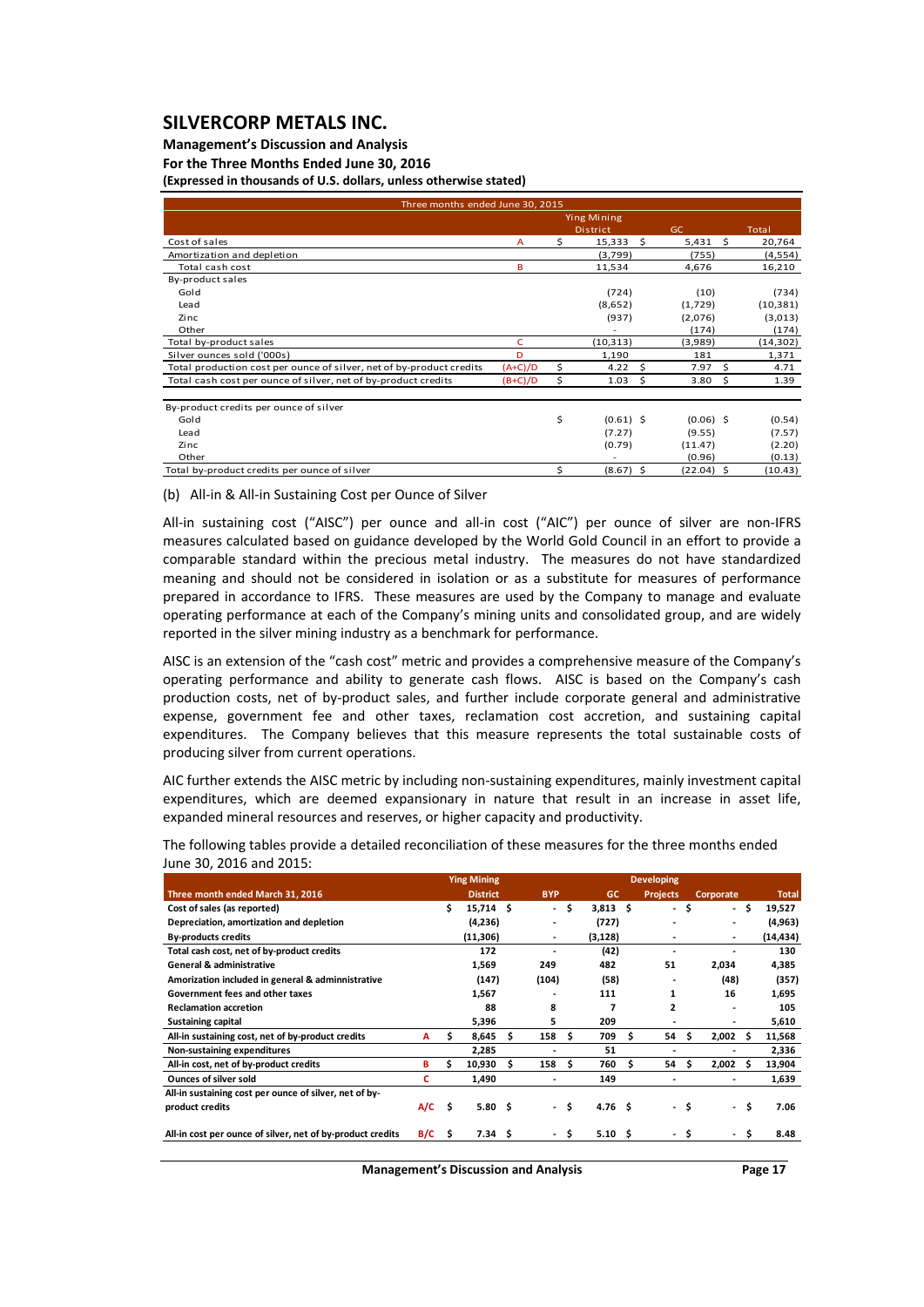### **Management's Discussion and Analysis**

**For the Three Months Ended June 30, 2016**

**(Expressed in thousands of U.S. dollars, unless otherwise stated)**

|                                                                 |          |    | <b>Ying Mining</b> |    |                          |                     |                |    | <b>Developing</b>        |      |                |    |              |
|-----------------------------------------------------------------|----------|----|--------------------|----|--------------------------|---------------------|----------------|----|--------------------------|------|----------------|----|--------------|
| Three months ended June 30, 2015                                |          |    | <b>District</b>    |    | <b>BYP</b>               |                     | <b>GC</b>      |    | <b>Projects</b>          |      | Corporate      |    | <b>Total</b> |
| Cost of sales (as reported)                                     |          | Ś. | 15,333             | Ŝ. |                          | - \$                | $5,431$ \$     |    | - \$                     |      | - \$           |    | 20,764       |
| Depreciation, amortization and depletion                        |          |    | (3,799)            |    | ٠                        |                     | (755)          |    |                          |      |                |    | (4,554)      |
| By-products credits                                             |          |    | (10, 313)          |    | ٠                        |                     | (3,989)        |    |                          |      | ٠              |    | (14, 302)    |
| Total cash cost, net of by-product credits                      |          |    | 1,221              |    | ٠                        |                     | 687            |    | $\overline{\phantom{a}}$ |      |                |    | 1,908        |
| General & administrative                                        |          |    | 2,087              |    | 313                      |                     | 503            |    | 80                       |      | 2,361          |    | 5,344        |
| Amorization included in general & adminnistrative               |          |    | (169)              |    | (116)                    |                     | (59)           |    |                          |      | (79)           |    | (423)        |
| One-time severance charges included in general & administrative |          |    |                    |    | ٠                        |                     | $\overline{a}$ |    | ٠                        |      | (322)          |    | (322)        |
| Government fees and other taxes                                 |          |    | 1,201              |    | $\mathbf{1}$             |                     | 130            |    |                          |      | 17             |    | 1,349        |
| Reclamation accretion                                           |          |    | 104                |    | 10                       |                     | 8              |    | 3                        |      |                |    | 124          |
| Sustaining capital                                              |          |    | 6,480              |    | 155                      |                     | 383            |    |                          |      | 4              |    | 7,022        |
| All-in sustaining cost, net of by-product credits               | А        |    | 10,924             | Ŝ. | 362                      |                     | 1,652          | Ś. | 83                       |      | 1,981          |    | 15,002       |
| Non-sustaining expenditures                                     |          |    | 629                |    |                          |                     | 21             |    |                          |      |                |    | 650          |
| All-in cost, net of by-product credits                          | в        | ς. | 11,553             | Ś. | 362                      | ς                   | 1,673          | Ś  | 83                       | S    | 1,981          | S  | 15,652       |
| Ounces of silver sold                                           | c        |    | 1,190              |    | $\overline{\phantom{0}}$ |                     | 181            |    | $\overline{\phantom{a}}$ |      |                |    | 1,371        |
| All-in sustaining cost per ounce of silver, net of by-product   |          |    |                    |    |                          |                     |                |    |                          |      |                |    |              |
| credits                                                         | $A/C$ \$ |    | 9.18               | Ŝ. | $\sim$                   | $\ddot{\mathsf{s}}$ | $9.13 \quad S$ |    | $\sim$                   | - \$ | $\overline{a}$ | Ś. | 10.94        |
| All-in cost per ounce of silver, net of by-product credits      | B/C      | Ŝ. | $9.71 \quad $5$    |    |                          | Ŝ                   | 9.24           | Ŝ  |                          |      |                | S  | 11.42        |

(c) Average Production Cost

The Company assesses average production cost as the total production cost on a co-product basis. This is calculated by allocating the Company's total cost of sales to each co-product based on the ratio of actual sales volumes multiplied by realized sales prices. The following table provides a reconciliation of average production cost for the three months ended June 30, 2016 and 2015:

|                                       | Three months ended June 30, 2016 |     |                    |             |              |
|---------------------------------------|----------------------------------|-----|--------------------|-------------|--------------|
|                                       |                                  |     | <b>Ying Mining</b> |             |              |
|                                       |                                  |     | <b>District</b>    | <b>GC</b>   | <b>Total</b> |
| <b>Cost of sales</b>                  | A                                | \$. | 15,714             | \$<br>3,813 | \$<br>19,527 |
| Metals revenue (in thousands of US\$) |                                  |     |                    |             |              |
| Silver                                | в                                |     | 19,366             | 1,471       | 20,837       |
| Gold                                  | C                                |     | 872                |             | 872          |
| Lead                                  | D                                |     | 9,381              | 1,112       | 10,493       |
| Zinc                                  | Е                                |     | 1,053              | 1,906       | 2,959        |
| Other                                 |                                  |     |                    | 110         | 110          |
|                                       | G                                |     | 30,672             | 4,599       | 35,271       |
| <b>Metals sold</b>                    |                                  |     |                    |             |              |
| Silver (in thousands of ounces)       | н                                |     | 1,490              | 149         | 1,639        |
| Gold (in thousands of ounces)         |                                  |     | 0.9                |             | 0.9          |
| Lead (in thousands of pounds)         |                                  |     | 14,861             | 1,860       | 16,721       |
| Zinc (in thousands of pounds)         | К                                |     | 1,820              | 3,407       | 5,227        |
| Other (in thousands of pounds)        |                                  |     |                    | 8,186       | 8,186        |
| Average production cost (\$/unit)     |                                  |     |                    |             |              |
| Silver                                | $B/G^*A/H$                       | \$  | 6.66               | \$<br>8.19  | \$<br>7.04   |
| Gold                                  | $C/G^*A/I$                       | \$  | 496                | \$          | \$<br>536    |
| Lead                                  | $D/G^*A/J$                       | \$  | 0.32               | \$<br>0.50  | \$<br>0.35   |
| Zinc                                  | $E/G^*A/K$                       | \$  | 0.30               | \$<br>0.46  | \$<br>0.31   |
| Other                                 | $F/G^*A/L$                       | \$  |                    | \$<br>0.01  | \$<br>0.01   |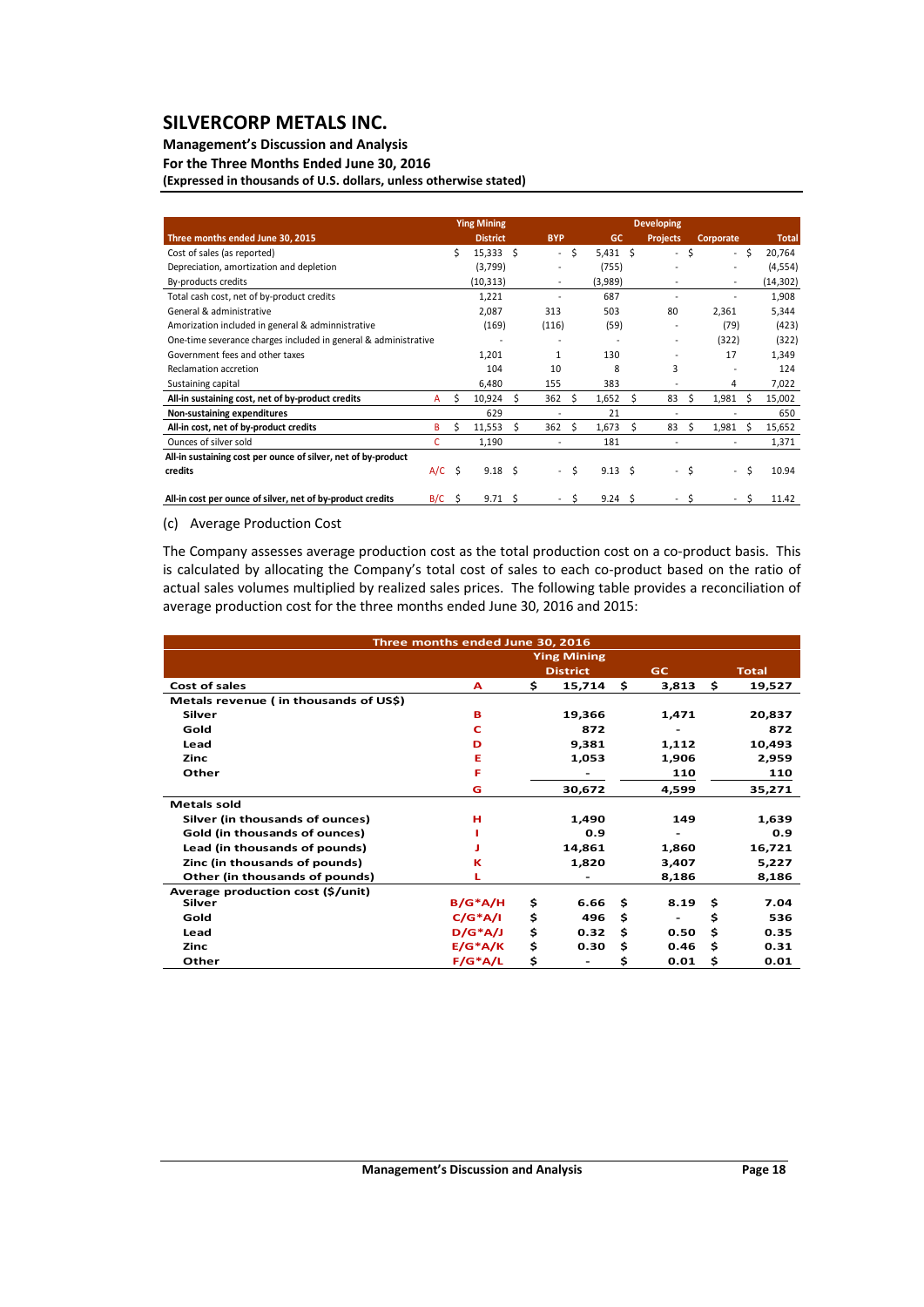### **Management's Discussion and Analysis**

### **For the Three Months Ended June 30, 2016**

**(Expressed in thousands of U.S. dollars, unless otherwise stated)**

|                                       | Three months ended June 30, 2015 |                    |              |           |      |              |
|---------------------------------------|----------------------------------|--------------------|--------------|-----------|------|--------------|
|                                       |                                  | <b>Ying Mining</b> |              |           |      |              |
|                                       |                                  | <b>District</b>    |              | <b>GC</b> |      | <b>Total</b> |
| Cost of sales                         | A                                | \$<br>15,333       | $\mathsf{S}$ | 5,431     | - \$ | 20,764       |
| Metals revenue (in thousands of US\$) |                                  |                    |              |           |      |              |
| Silver                                | B                                | 15,962             |              | 1,956     |      | 17,918       |
| Gold                                  | c                                | 724                |              | 10        |      | 734          |
| Lead                                  | D                                | 8,652              |              | 1,729     |      | 10,381       |
| Zinc                                  | Ε                                | 937                |              | 2,076     |      | 3,013        |
| Other                                 | F                                |                    |              | 174       |      | 174          |
|                                       | G                                | 26,275             |              | 5,945     |      | 32,220       |
| Metals sold                           |                                  |                    |              |           |      |              |
| Silver (in thousands of ounces)       | н                                | 1,190              |              | 181       |      | 1,371        |
| Gold (in thousands of ounces)         |                                  | 0.9                |              |           |      | 0.9          |
| Lead (in thousands of pounds)         |                                  | 12,454             |              | 2,420     |      | 14,874       |
| Zinc (in thousands of pounds)         | ĸ                                | 1,529              |              | 3,029     |      | 4,558        |
| Other (in thousands of pounds)        |                                  |                    |              | 12,215    |      | 12,215       |
| Average production cost (\$/unit)     |                                  |                    |              |           |      |              |
| Silver                                | $B/G^*A/H$                       | \$<br>7.83         | \$           | 9.86      | Ŝ    | 8.42         |
| Gold                                  | $C/G^*A/I$                       | \$<br>492          | Ś.           | 751       | Ś    | 526          |
| Lead                                  | $D/G^*A/J$                       | \$<br>0.42         | Ś            | 0.65      | Ś    | 0.45         |
| Zinc                                  | $E/G^*A/K$                       | \$<br>0.40         | Ś            | 0.63      | Ś    | 0.43         |
| Other                                 | $F/G^*A/L$                       | \$                 | Ś            | 0.01      | Ś    | 0.01         |

### (d) Per Tonne Production Costs

| Three months ended June 30, 2016                      |           |     | <b>Ying Mining</b> |     |            |    |                     |
|-------------------------------------------------------|-----------|-----|--------------------|-----|------------|----|---------------------|
|                                                       |           |     | <b>District</b>    |     | <b>GC</b>  |    | <b>Consolidated</b> |
| Cost of sales                                         |           | \$  | $15,714$ \$        |     | $3,813$ \$ |    | 19,527              |
| Less: stockpile and concentrate inventory - Beginning |           |     | (4,886)            |     | (135)      |    | (5,021)             |
| Add: stockpile and concentrate inventory - Ending     |           |     | 5,253              |     | 211        |    | 5,464               |
| Adjustment for foreign exchange movement              |           |     | 292                |     | 5          |    | 297                 |
| <b>Total production costs</b>                         |           | \$  | 16,373             | \$  | 3,894      | Ŝ. | 20,267              |
| Non-cash mining costs                                 | А         |     | 4,564              |     | 541        |    | 5,105               |
| Non-cash milling costs                                | в         |     | 366                |     | 204        |    | 570                 |
| Total non-cash production costs                       |           | \$  | 4,930              | Ŝ.  | 745        | Ś. | 5,675               |
| Cash mining costs                                     | Ċ         |     | 9.080              |     | 2,156      |    | 11,236              |
| Shipping costs                                        | D         |     | 674                |     |            |    | 674                 |
| Cash milling costs                                    | E         |     | 1,689              |     | 992        |    | 2,681               |
| Total cash production costs                           |           | \$  | $11,443$ \$        |     | $3,148$ \$ |    | 14,591              |
| Ore mined ('000s)                                     | F         |     | 173.51             |     | 64.349     |    | 237.86              |
| Ore shipped ('000s)                                   | G         |     | 174.20             |     | 64.349     |    | 238.55              |
| Ore milled ('000s)                                    | н         |     | 167.75             |     | 63.587     |    | 231.33              |
| <b>Per tonne Production costs</b>                     |           |     |                    |     |            |    |                     |
| Non-cash mining costs (\$/tonne)                      | $I = A/F$ |     | 26.30              |     | 8.41       |    | 21.46               |
| Non-cash milling costs (\$/tonne)                     | $J=B/H$   |     | 2.18               |     | 3.21       |    | 2.46                |
| Non-cash production costs (\$/tonne)                  | $K=H$     | \$  | 28.49              | Ŝ.  | 11.62      | Ŝ. | 23.93               |
| Cash mining costs (\$/tonne)                          | $L = C/F$ |     | 52.33              |     | 33.50      |    | 47.24               |
| Shipping costs (\$/tonne)                             | $M=D/G$   |     | 3.87               |     |            |    | 2.82                |
| Cash milling costs (\$/tonne)                         | $N = E/H$ |     | 10.07              |     | 15.60      |    | 11.59               |
| Cash production costs (\$/tonne)                      | $0=L+M+N$ | \$. | 66.27              | Ŝ.  | 49.10      | Ś. | 61.65               |
| Total production costs (\$/tonne)                     | $P=K+O$   | \$  | 94.76              | \$. | 60.72      | \$ | 85.58               |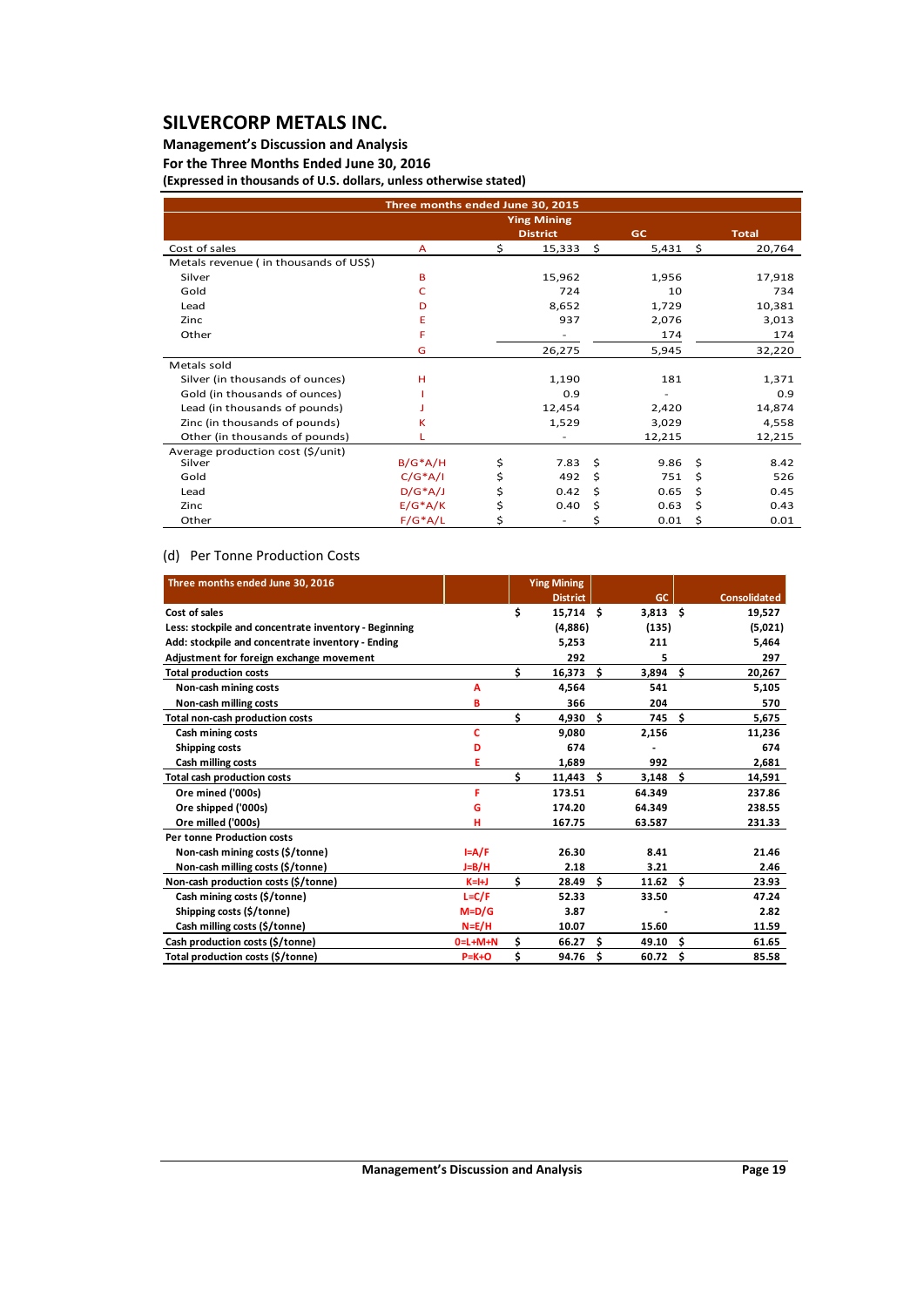#### **Management's Discussion and Analysis**

#### **For the Three Months Ended June 30, 2016**

**(Expressed in thousands of U.S. dollars, unless otherwise stated)**

| Three months ended June 30, 2015                     |             |    | <b>Ying Mining</b><br><b>District</b> |      | GC I   |     | Consolidated |
|------------------------------------------------------|-------------|----|---------------------------------------|------|--------|-----|--------------|
| Cost of sales                                        |             | Ś  | 15.333                                | - \$ | 5.431  | - Ś | 20,764       |
| Add: stockpile and concentrate inventory - Beginning |             |    | (2,099)                               |      | (926)  |     | (3,025)      |
| Less: stockpile and concentrate inventory - Ending   |             |    | 2,904                                 |      | 486    |     | 3,390        |
| Adjustment for foreign exchange movement             |             |    | (459)                                 |      | (10)   |     | (469)        |
| Total production costs                               |             | Ś. | 15,679                                | Ś.   | 4,981  | \$  | 20,660       |
| Non-cash mining costs                                | A           |    | 3.066                                 |      | 540    |     | 3,606        |
| Non-cash milling costs                               | B           |    | 388                                   |      | 154    |     | 542          |
| Total non-cash production costs                      |             | \$ | 3,454                                 | \$   | 694    | \$  | 4,148        |
| Cash mining costs                                    | c           |    | 9,467                                 |      | 3,252  |     | 12,719       |
| Shipping costs                                       | D           |    | 677                                   |      |        |     | 677          |
| Cash milling costs                                   | Ë           |    | 2,081                                 |      | 1,035  |     | 3,116        |
| Total cash production costs                          |             | Ś. | 12,225                                | Ś.   | 4,287  | Ŝ.  | 16,512       |
| Ore mined ('000s)                                    | F           |    | 167.107                               |      | 66.727 |     | 233.834      |
| Ore shipped ('000s)                                  | G           |    | 167.107                               |      | 66.727 |     | 233.834      |
| Ore milled ('000s)                                   | н           |    | 160.277                               |      | 66.679 |     | 226.956      |
| Per tonne Production costs                           |             |    |                                       |      |        |     |              |
| Non-cash mining costs (\$/tonne)                     | $I = A/F$   |    | 18.35                                 |      | 8.09   |     | 15.42        |
| Non-cash milling costs (\$/tonne)                    | $J=B/H$     |    | 2.42                                  |      | 2.31   |     | 2.39         |
| Non-cash production costs (\$/tonne)                 | $K=1+J$     | \$ | 20.77                                 | Ś.   | 10.40  | \$  | 17.81        |
| Cash mining costs (\$/tonne)                         | $L = C/F$   |    | 56.65                                 |      | 48.74  |     | 54.39        |
| Shipping costs (\$/tonne)                            | $M=D/G$     |    | 4.05                                  |      |        |     | 2.89         |
| Cash milling costs (\$/tonne)                        | $N=E/H$     |    | 12.98                                 |      | 15.52  |     | 13.73        |
| Cash production costs (\$/tonne)                     | $0=L+M+N$   | \$ | 73.68                                 | Ś.   | 64.26  | \$  | 71.01        |
| Total production costs (\$/tonne)                    | $P = K + O$ | \$ | 94.45                                 | Ś    | 74.66  | \$  | 88.82        |

### **10. Critical Accounting Policies and Estimates**

The preparation of financial statements in conformity with IFRS requires management to make estimates and assumptions that affect the amounts reported on the consolidated financial statements. These critical accounting estimates represent management estimates that are uncertain and any changes in these estimates could materially impact the Company's financial statements. Management continuously reviews its estimates and assumptions using the most current information available. The Company's critical accounting policies and estimates are described in Note 2 of the unaudited condensed consolidated financial statements as of and ended June 30, 2016, as well as the audited consolidated financial statements as of and ended March 31, 2016.

### (i) Ore reserve and mineral resource estimates

Ore reserves are estimates of the amount of ore that can be economically and legally extracted from the Company's mining properties. The Company estimates its ore reserves and mineral resources based on information compiled by appropriately qualified persons relating to the geological and technical data on the size, depth, shape and grade of the ore body and suitable production techniques and recovery rates. Such an analysis requires complex engineering and geological judgements to interpret the data. The estimation of recoverable reserves is based upon factors such as estimates of foreign exchange rates, commodity prices, future capital requirements, and production costs along with engineering and geological assumptions and judgements made in estimating the size and grade of the ore body.

The Company estimates ore reserves in accordance with National Instrument 43‐101, "Standards of Disclosure for Mineral Projects", issued by the Canadian Securities Administrators. There are numerous assumptions including:

- Future production estimates which include proved and probable reserves, resource estimates and committed expansions;
- Expected future commodity prices, based on current market price, forward prices and the Company's assessment of the long‐term average price; and
- Future cash costs of production, capital expenditure and rehabilitation obligations.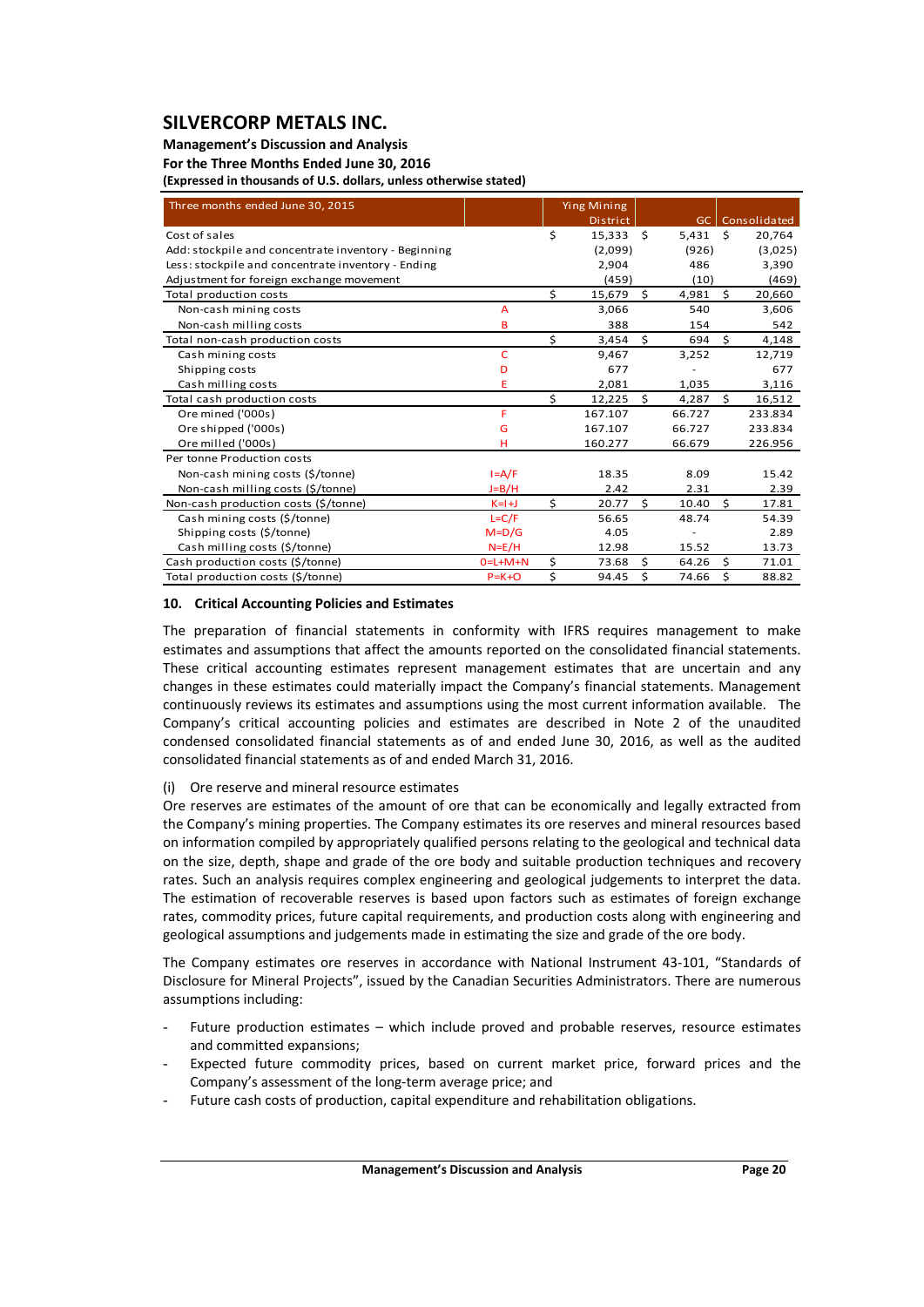#### **Management's Discussion and Analysis For the Three Months Ended June 30, 2016 (Expressed in thousands of U.S. dollars, unless otherwise stated)**

As the economic assumptions used may change and as additional geological information is produced during the operation of a mine, estimates of reserves may change. Such changes may impact the Company's reported financial position and results which include:

- The carrying value of mineral rights and properties and plant and equipment may be affected due to changes in estimated future cash flows;
- Depreciation and depletion charges in net income may change where such charges are determined using the units of production method, or where the useful life of the related assets change; and
- The recognition and carrying value of deferred income tax assets may change due to changes in the judgements regarding the existence of such assets and in estimates of the likely recovery of such assets.

### (ii) *Impairment of assets*

Where an indicator of impairment exists, a formal estimate of the recoverable amount is made, which is considered to be the higher of the fair value less costs to sell and value in use. These assessments require the use of estimates and assumptions such as long‐term commodity prices (considering current and historical prices, price trends and related factors), discount rates, operating costs, future capital requirements, closure and rehabilitation costs, exploration potential, reserves and operating performance (which includes production and sales volumes). These estimates and assumptions are subject to risk and uncertainty. Therefore, there is a possibility that changes in circumstances will impact these projections, which may impact the recoverable amount of assets and/or cash generating units. Fair value is determined as the amount that would be obtained from the sale of the asset in an arm's length transaction between knowledgeable and willing parties. Fair value for mineral assets is generally determined as the present value of estimated future cash flows arising from the continued use of the asset, which includes estimates such as the cost of future expansion plans and eventual disposal, using assumptions that an independent market participant may take into account. Cash flows are discounted to their present value using a discount rate that reflects current market assessments of the time value of money and the risks specific to the asset.

#### **11. New Accounting Standards**

IFRS 15 – *Revenue from contracts with customers,* the standard on revenue from contacts with customers was issued in September 2015 and may be effective for annual reporting periods beginning on or after January 1, 2018 for public entities with early adoption permitted. Entities have the option of using either a full retrospective or a modified retrospective approach to adopt the guidance. The Company is assessing the impact of this standard.

IAS 7 ‐ *Statement of Cash Flows* has been revised to incorporate amendments issued by the International Accounting Standards Board ("IASB") in January 2016. The amendments require entities to provide disclosures that enable users of financial statements to evaluate changes in liabilities arising from financing activities. The amendments are effective for annual periods beginning on or after January 1, 2017 with early adoption permitted. The Company is assessing the impact of this standard.

IAS 12 ‐ *Income Taxes* has been revised to incorporate amendments issued by the IASB in January 2016. The amendments clarify how to account for deferred tax assets related to debt instruments measured at fair value. The amendments are effective for annual periods beginning on or after January 1, 2017 with early adoption permitted. The Company is assessing the impact of this standard.

IFRS 16 ‐ *Leases* was issued by the IASB and will replace Leases ("IAS 17"). IFRS 16 requires most leases to be reported on a company's balance sheet as assets and liabilities. IFRS 16 is effective for annual periods beginning on or after January 1, 2019 with early application permitted for companies that also apply IFRS 15 Revenue from Contracts with Customers. The Company is currently assessing the impact of this new standard.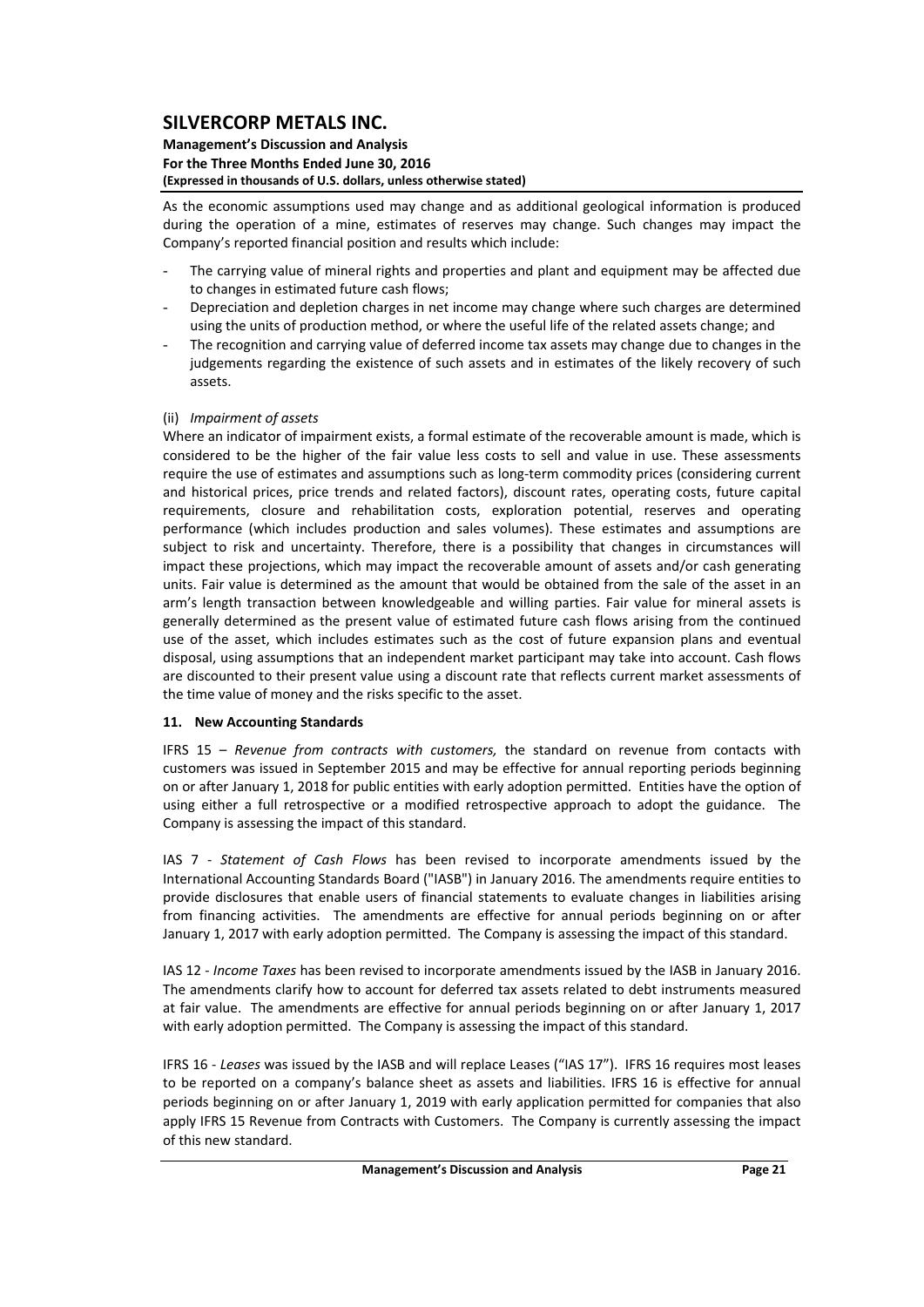**Management's Discussion and Analysis For the Three Months Ended June 30, 2016 (Expressed in thousands of U.S. dollars, unless otherwise stated)**

#### **12. Other MD&A Requirements**

Additional information relating to the Company:

- (a) may be found on SEDAR at www.sedar.com;
- (b) may be found at the Company's web‐site www.silvercorpmetals.com;
- (c) may be found in the Company's Annual Information Form; and,
- (d) is also provided in the Company's annual audited consolidated financial statements as of March 31, 2016.

#### **13. Outstanding Share Data**

As at the date of this MD&A, the following securities were outstanding:

(a) Share Capital

Authorized ‐ unlimited number of common shares without par value

Issued and outstanding – **167,001,770** common shares with a recorded value of **\$231.2 million**

Shares subject to escrow or pooling agreements ‐ \$nil.

(b) Options

As at the date of this report, the outstanding options comprise the following:

| <b>Number of Options</b> | Exercise Price (CAD\$) | <b>Expiry Date</b> |
|--------------------------|------------------------|--------------------|
| 162,500                  | 7.27                   | 11/24/2016         |
| 296,000                  | 6.69                   | 3/5/2017           |
| 141,000                  | 6.53                   | 6/17/2017          |
| 180,000                  | 5.35                   | 8/8/2017           |
| 184,000                  | 5.40                   | 12/3/2017          |
| 181,000                  | 3.91                   | 3/7/2018           |
| 185,000                  | 3.25                   | 6/2/2018           |
| 278,000                  | 3.41                   | 9/12/2018          |
| 145,500                  | 2.98                   | 1/21/2019          |
| 421,000                  | 1.75                   | 5/29/2019          |
| 267,400                  | 1.76                   | 10/14/2019         |
| 1,683,336                | 1.43                   | 6/2/2020           |
| 3,752,750                | 0.66                   | 12/30/2018         |
| 7,877,486                |                        |                    |

#### **14. Risks and Uncertainties**

The Company is exposed to many risks in conducting its business, including but not limit to: metal price risk as the Company derives its revenue from the sale of silver, lead, zinc, and gold; credit risk in the normal course of dealing with other companies and financial institutions; foreign exchange risk as the Company reports its financial statements in USD whereas the Company operates in jurisdictions that utilize other currencies; equity price risk and interest rate risk as the Company has investments in marketable securities that are traded in the open market or earn interest at market rates that are fixed to maturity or at variable interest rates; inherent risk of uncertainties in estimating mineral reserves and mineral resources; political risks; and environmental risk.

Management and the Board of Directors continuously assess risks that the Company is exposed to, and attempt to mitigate these risks where practical through a range of risk management strategies.

These and other risks are described in the Company's Annual Information Form and NI 43‐101 technical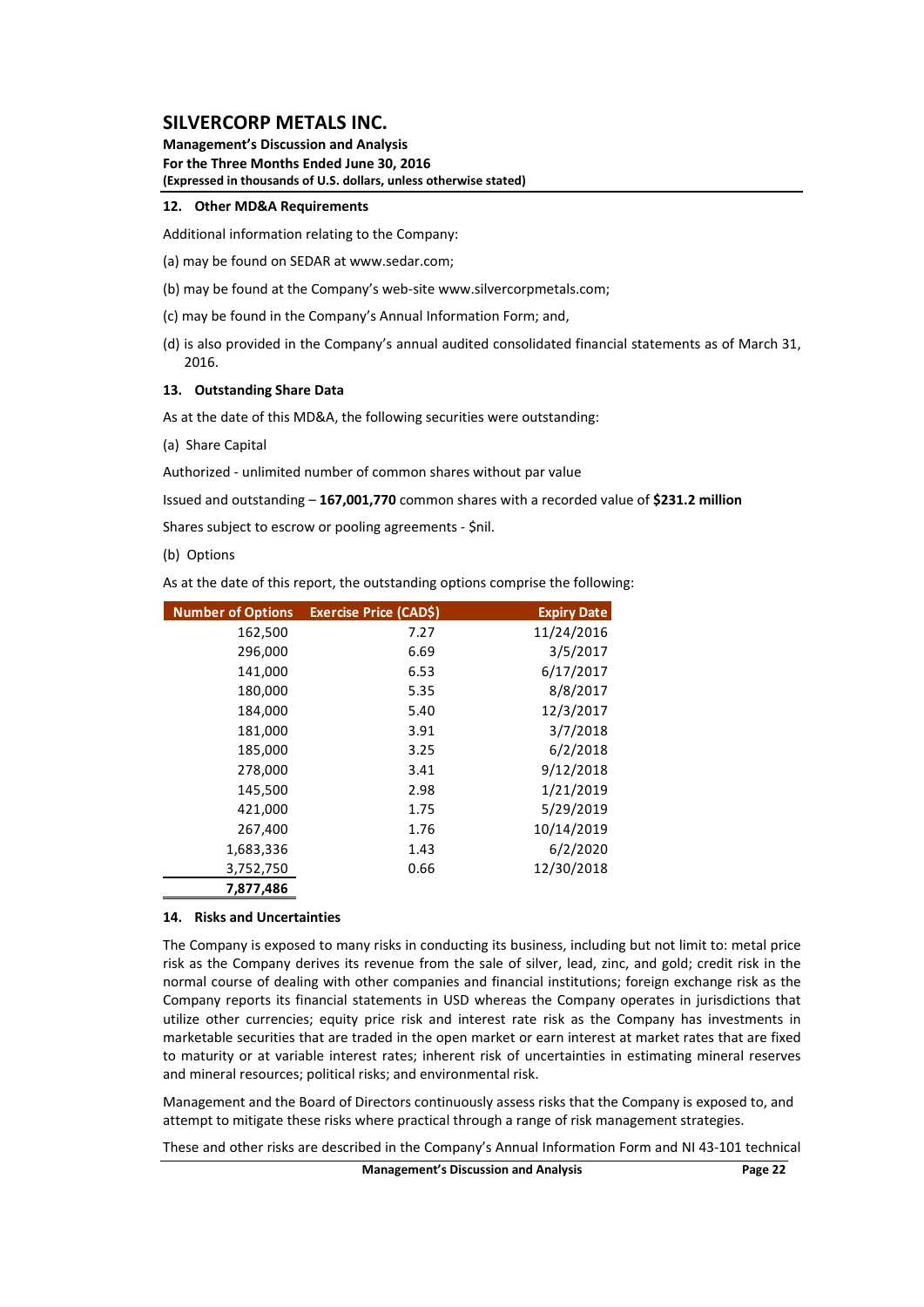#### **Management's Discussion and Analysis For the Three Months Ended June 30, 2016 (Expressed in thousands of U.S. dollars, unless otherwise stated)**

reports, which are available on SEDAR at www.sedar.com; Form 40‐F; Audited Consolidated Financial Statements; and Management's Discussion and Analysis for the year ended March 31, 2016. Readers are encouraged to refer to these documents for a more detailed description of some of the risks and uncertainties inherent to Silvercorp's business.

Due to the recent decline in metal prices, readers are especially encouraged to understand the significant impact of metal prices on the Company's operations.

Metal Price Risk

The Company's sales price for lead and zinc pounds is fixed against the Shanghai Metals Exchange, while gold ounces are fixed against the Shanghai Gold Exchange and silver ounces are fixed against the Shanghai White Platinum & Silver Exchange. These metal prices traditionally move in tandem with and at marginally higher prices than those quoted on the North American and European market places. The Company's revenues are expected to be in large part derived from the mining and sale of silver, lead, zinc, and gold contained in metal concentrates. The prices of those commodities has fluctuated widely, particularly in recent years, and are affected by numerous factors beyond the Company's control including international and regional economic and political conditions, expectations of inflation; currency exchange fluctuations; interest rates; global or regional supply and demand for jewellery and industrial products containing silver and other metals; sale of silver and other metals by central banks and other holders, speculators and producers of silver and other metals; availability and costs of metal substitutes; and increased production due to new mine developments and improved mining and production methods. The price of base and precious metals may have a significant influence on the market price of the Company's shares and the value of the properties. The effect of these factors on the price of base and precious metals, and therefore the viability of the Company's exploration projects, cannot be accurately predicted.

If silver and other metals prices were to decline significantly or for an extended period of time, the Company may be unable to continue operations, develop the properties or fulfil obligations under agreements with the Company's joint venture partners or under its permits or licenses.

### **15. Disclosure Controls and Procedures**

Disclosure controls and procedures are designed to provide reasonable assurance that material information is gathered and reported to senior management, including the Chief Executive Officer ("CEO") and the Chief Financial Officer ("CFO"), as appropriate to allow for timely decision about public disclosure.

Management, including the CEO and CFO, has evaluated the effectiveness of the design and operation of the Company's disclosure controls and procedures as at June 30, 2016, as defined in the rules of the U.S. Securities and Exchange Commission and Canadian Securities Administration. The evaluation included documentation review, enquiries and other procedures considered by management to be appropriate in the circumstances. Based on this evaluation, management concluded that the disclosure controls and procedures (as defined in Rule 13a‐15(e) under Securities Exchange Act of 1934) are effective in providing reasonable assurance that the information required to be disclosed in annual filings, interim filings, and other reports we filed or submitted under United States and Canadian securities legislation was recorded, processed, summarized and reported within the time periods specified in those rules.

### **16. Changes in Internal Control over Financial Reporting**

There was no change in the Company's internal control over financial reporting that occurred during the quarter that has materially affected or is reasonably likely to materially affect, its internal control over financial reporting.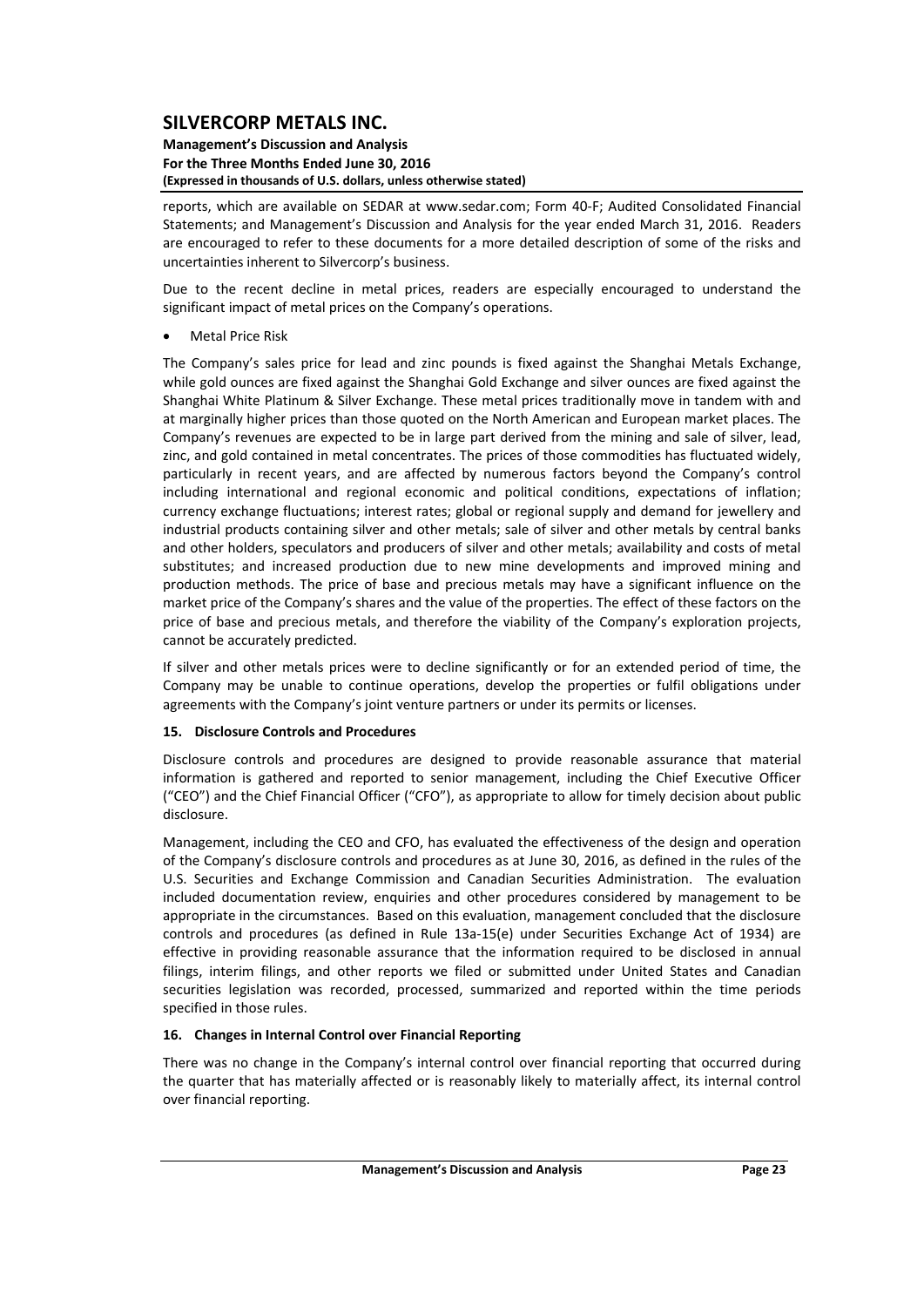#### **Management's Discussion and Analysis For the Three Months Ended June 30, 2016 (Expressed in thousands of U.S. dollars, unless otherwise stated)**

#### **17. Directors and Officers**

As at the date of this report, the Company's Directors and Officers are as follows:

| <b>Directors</b>                 | <b>Officers</b>                                                                       |
|----------------------------------|---------------------------------------------------------------------------------------|
| Dr. Rui Feng, Director, Chairman | Rui Feng, Chief Executive Officer                                                     |
| Yikang Liu, Director             | Derek Liu, Chief Financial Officer                                                    |
| Paul Simpson, Director           | Lorne Waldman, Senior Vice President, Corporate Secretary &<br><b>General Counsel</b> |
| David Kong, Director             | Alex Zhang, Vice President, Exploration                                               |
| Malcolm Swallow, Director        | Luke Liu, Vice President, China Operations                                            |

Mr. Alex Zhang, P.Geo., Vice President, Exploration of the Company, is a Qualified Person for Silvercorp under NI 43‐101 and has reviewed and given consent to the technical information contained in this MD&A.

#### **Forward Looking Statements**

*Certain of the statements and information in this MD&A constitute "forward‐looking statements" within the* meaning of the United States Private Securities Litigation Reform Act of 1995 and "forward-looking information" within the meaning of applicable Canadian provincial securities laws. Any statements or information that express or *involve discussions with respect to predictions, expectations, beliefs, plans, projections, objectives, assumptions or* future events or performance (often, but not always, using words or phrases such as "expects", "is expected", *"anticipates", "believes", "plans", "projects", "estimates", "assumes", "intends", "strategies", "targets", "goals", "forecasts", "objectives", "budgets", "schedules", "potential" or variations thereof or stating that certain actions,* events or results "may", "could", "would", "might" or "will" be taken, occur or be achieved, or the negative of any of these terms and similar expressions) are not statements of historical fact and may be forward-looking statements or *information. Forward‐looking statements or information relate to, among other things:*

- *• the price of silver and other metals;*
- *• estimates of the Company's revenues and capital expenditures;*
- *• estimated ore production and grades from the Company's mines in the Ying Mining District; and;*
- *• timing of receipt of permits and regulatory approvals.*

Forward-looking statements or information are subject to a variety of known and unknown risks, uncertainties and other factors that could cause actual events or results to differ from those reflected in the forward-looking *statements or information, including, without limitation, risks relating to,* 

- *• fluctuating commodity prices;*
- *fluctuating currency exchange rates;*
- *increasing labour costs;*
- *• exploration and development programs;*
- *• feasibility and engineering reports;*
- *• permits and licenses;*
- *• operations and political conditions;*
- *• regulatory environment in China and Canada;*
- *• environmental risks; and*
- *• risks and hazards of mining operations.*

This list is not exhaustive of the factors that may affect any of the Company's forward-lookina statements or